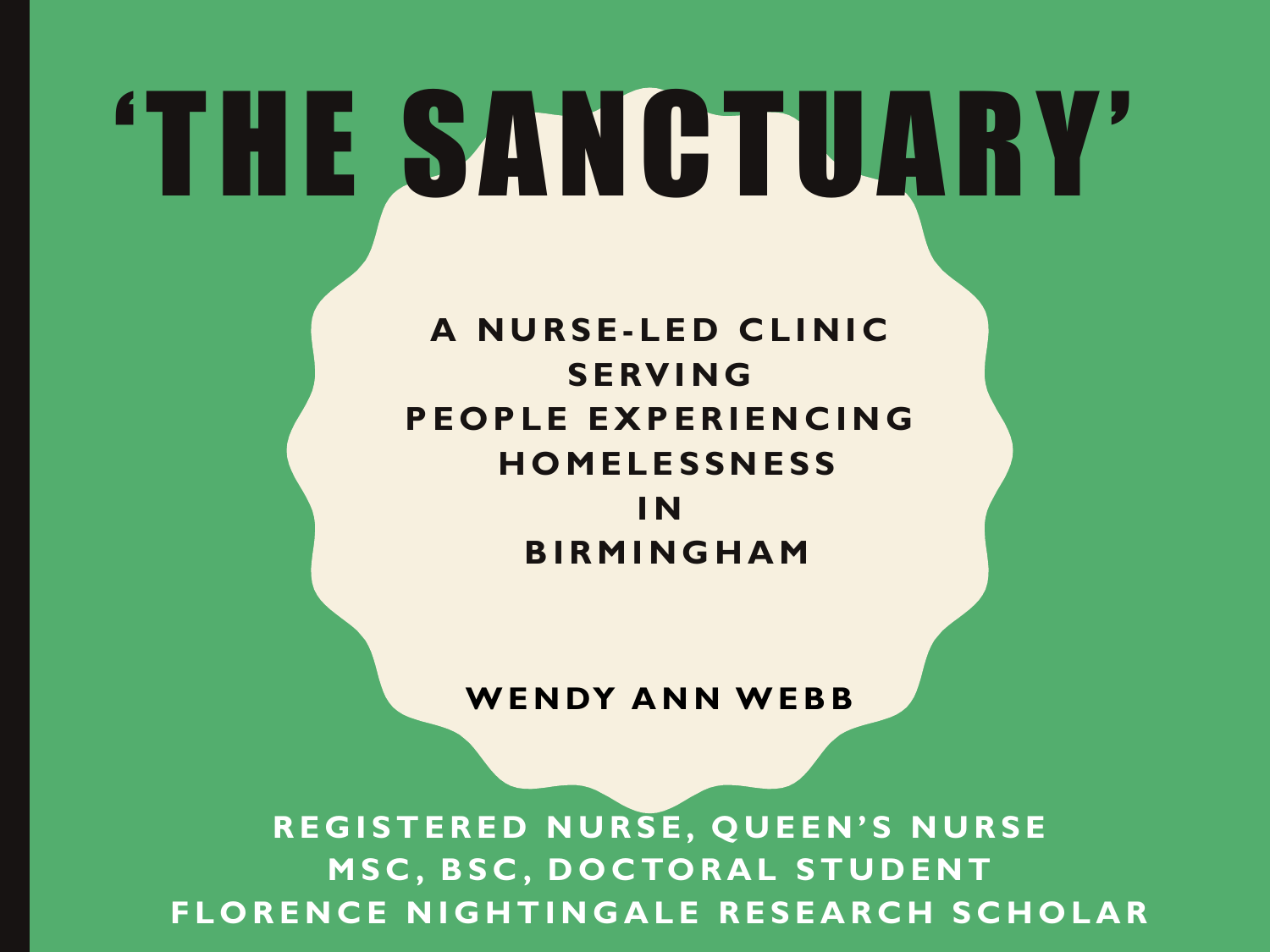

## T H E S A N C T U A R Y

Nurse-led drop-in clinic Birmingham City Mission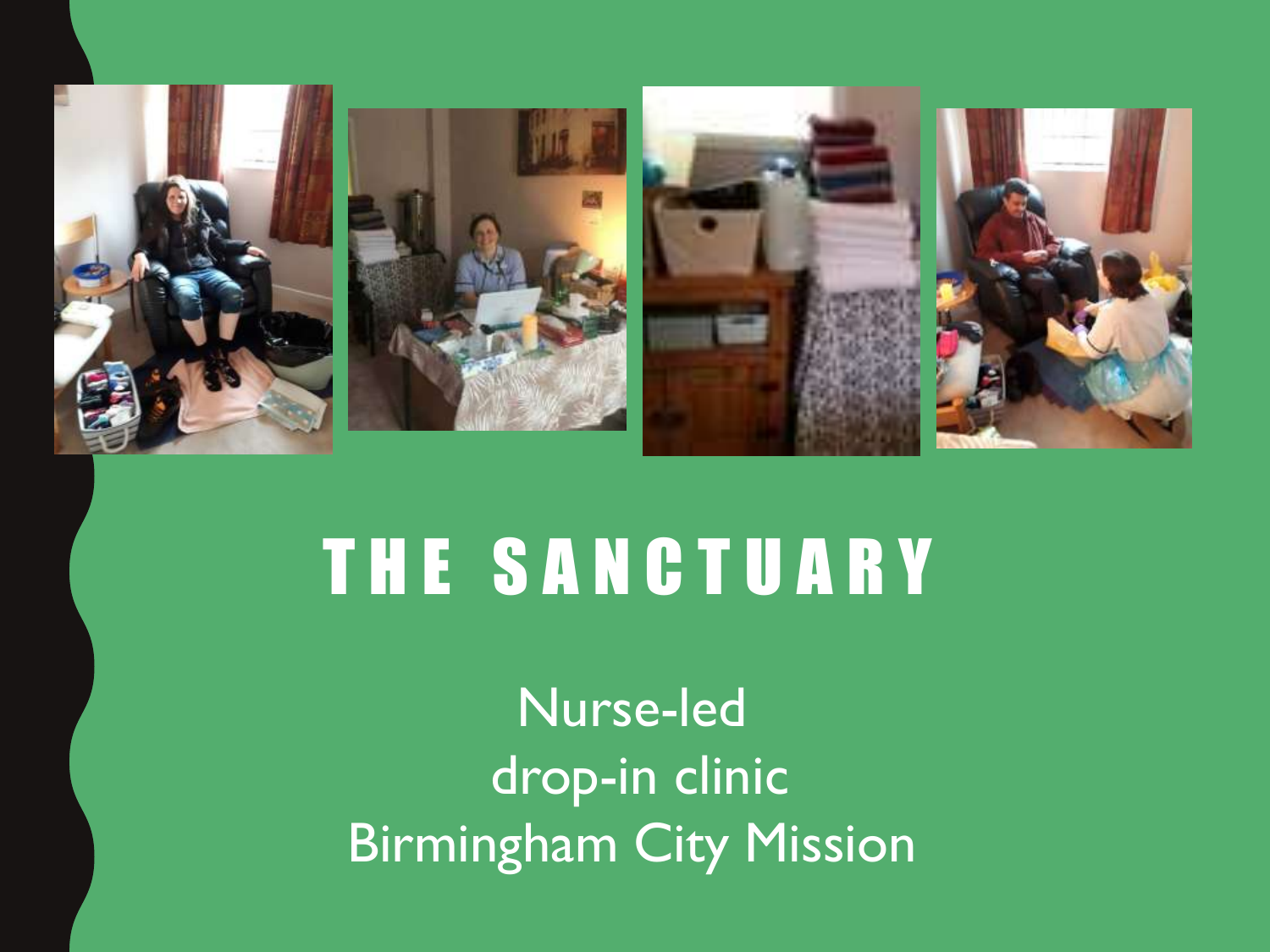#### To challenge

#### To encourage

#### To inspire

#### To inform

#### Answer any questions and facilitate discussion

## AIMS OF THIS **SESSION**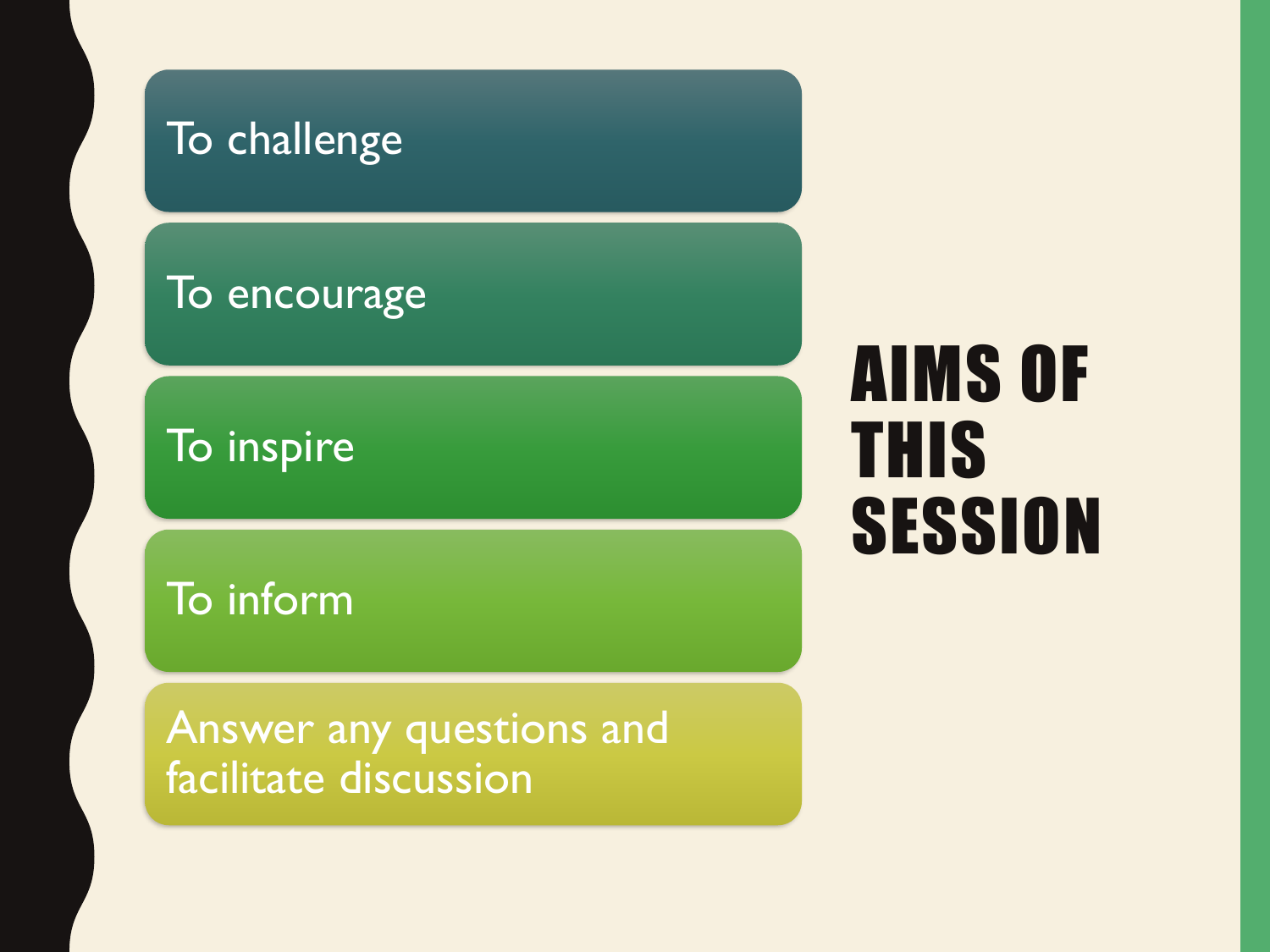Vision is the<br>art of seeing<br>what is invisible to others. "

Jonathan Swift

The Only<br>Thing Worse<br>Than Being Blind Is Havina Sight But<br>No Vision.

The Fresh Quotes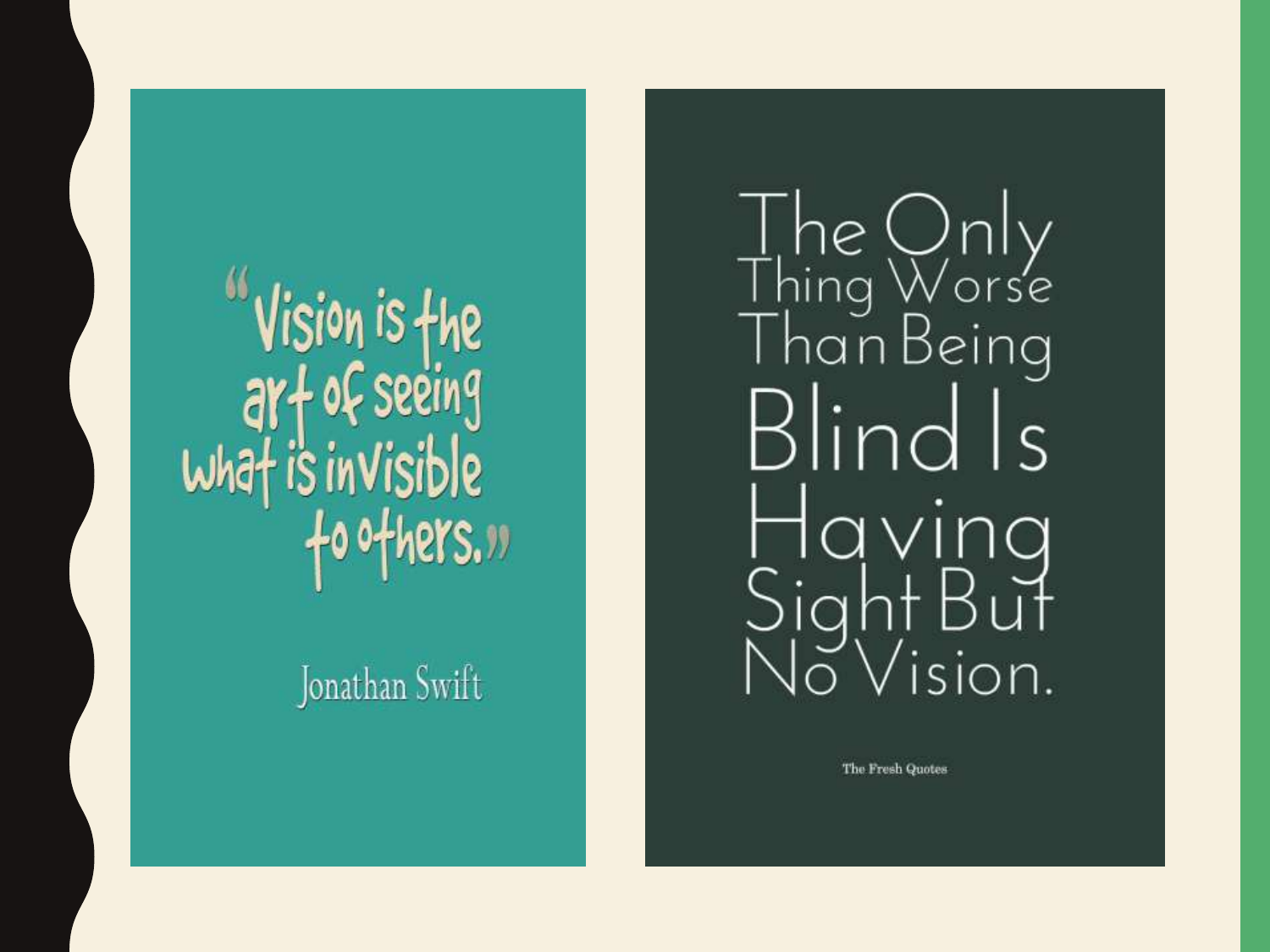## THE VISION

- Health checks
- Minor ailments
- Simple wound dressings
- Foot bath
- Skin care advice
- Dental supplies
- Sanitary supplies
- First aid
- Psychological support

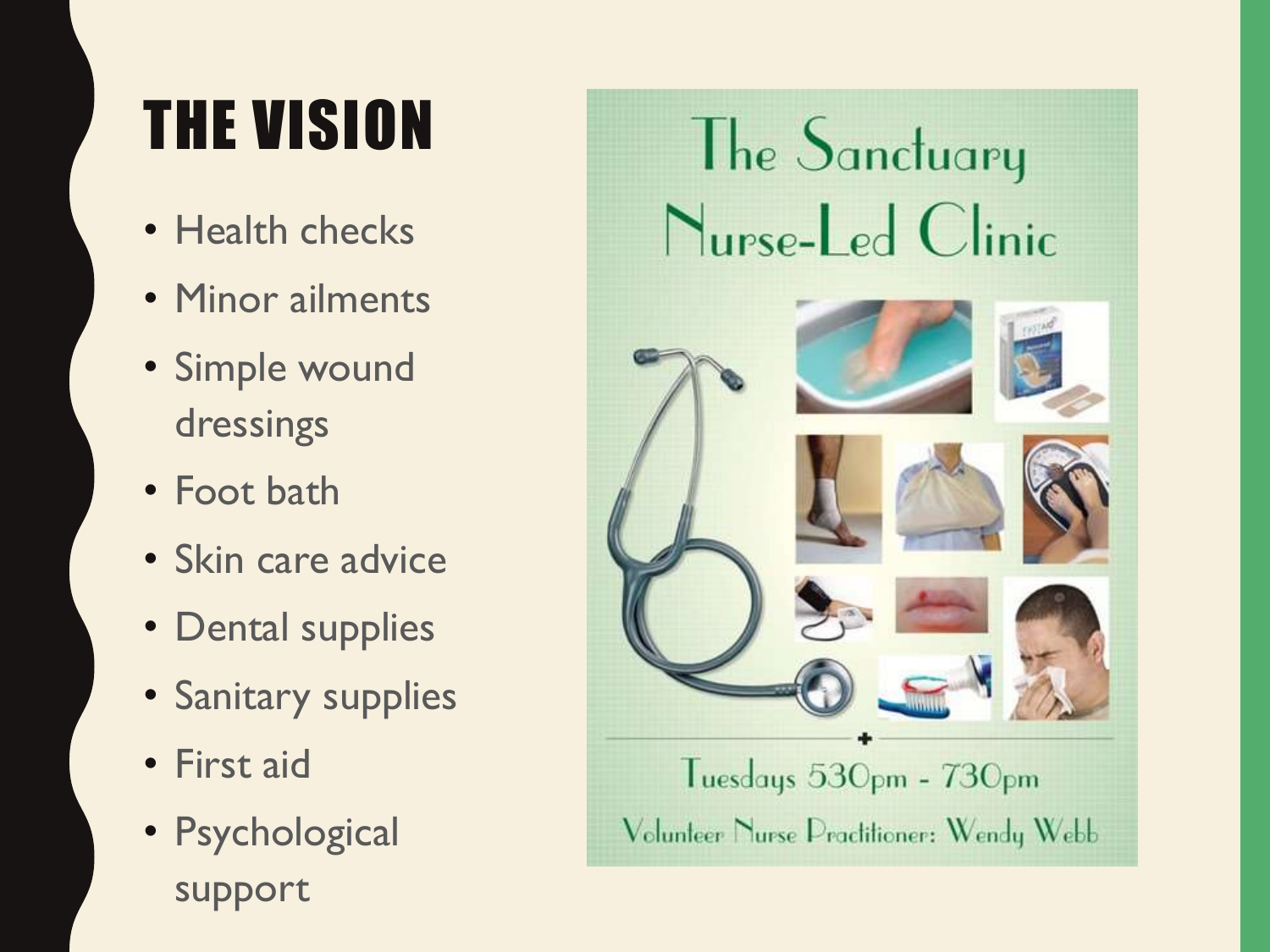### **VISION** THINK LIST

The need

My role (s)

Resources / equipment

Practical considerations

Professional considerations

Envisioning others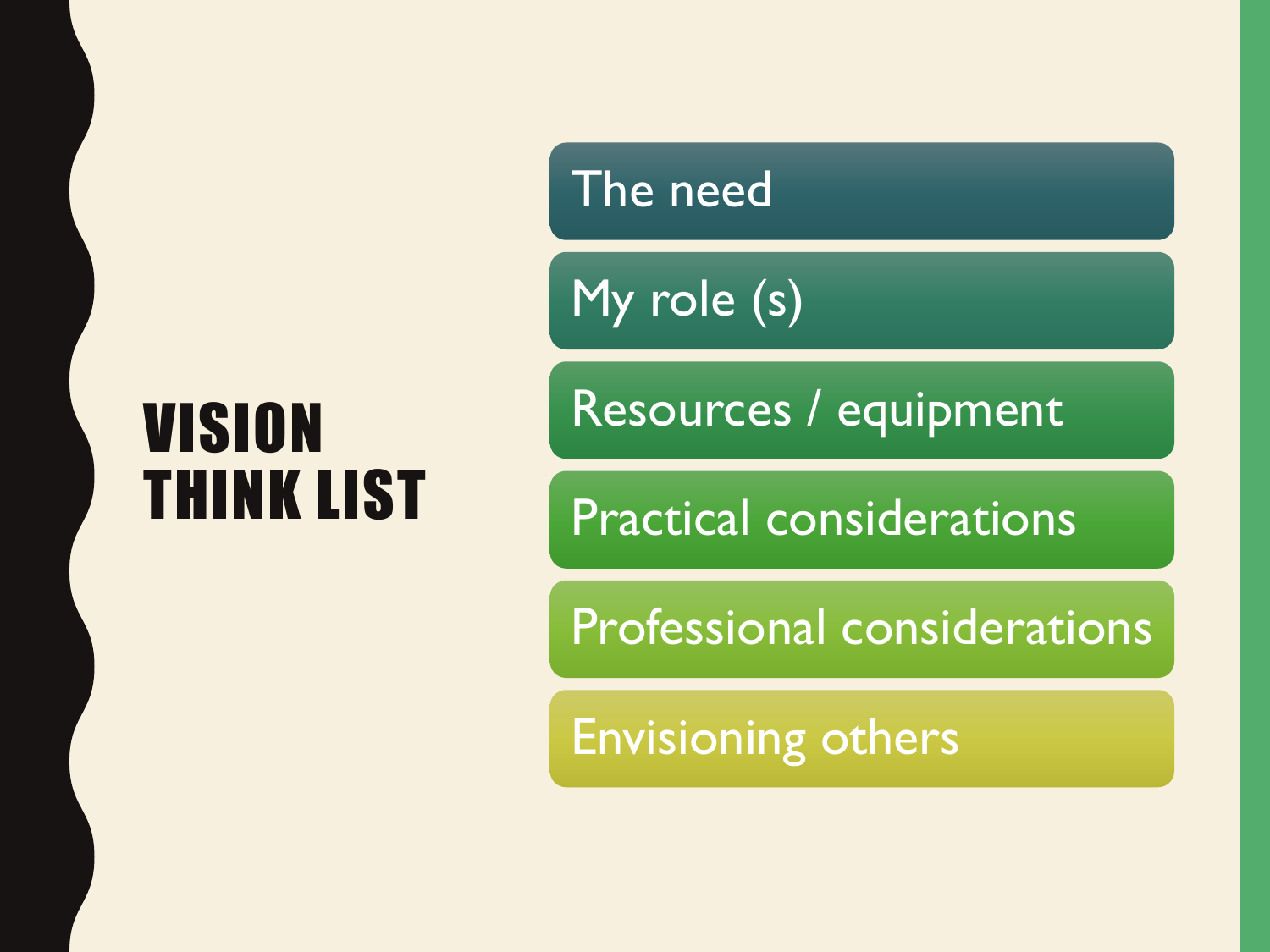# THE NEED



www.homeless.org.uk/health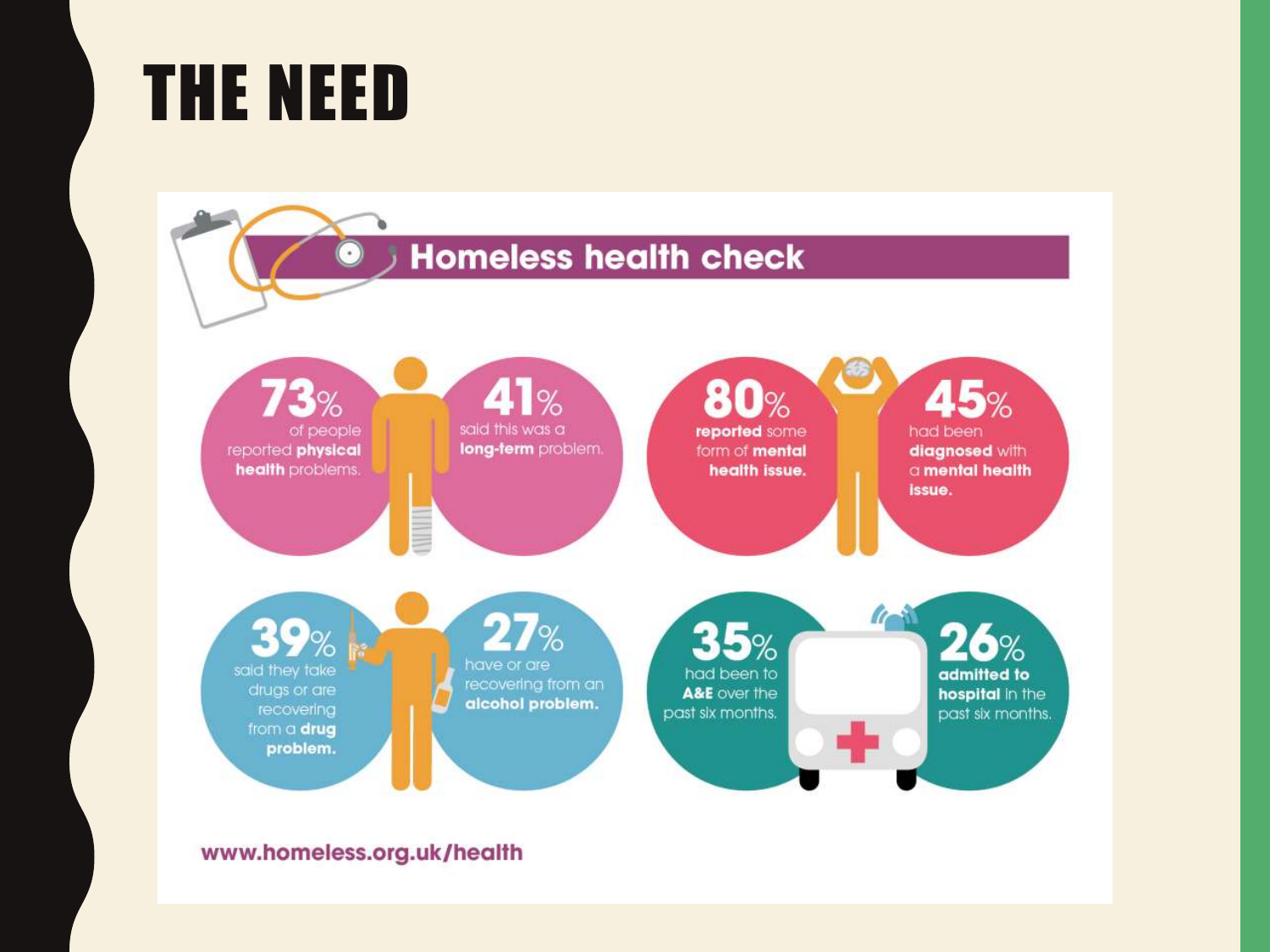## THE NEED

Rising statistics

Complex health needs

'Tri-morbidity'

Average age of death is 43 (women) and 47 (men)

Difficulty accessing regular healthcare services

Previous negative healthcare experiences

Clinicians lack compassion and understanding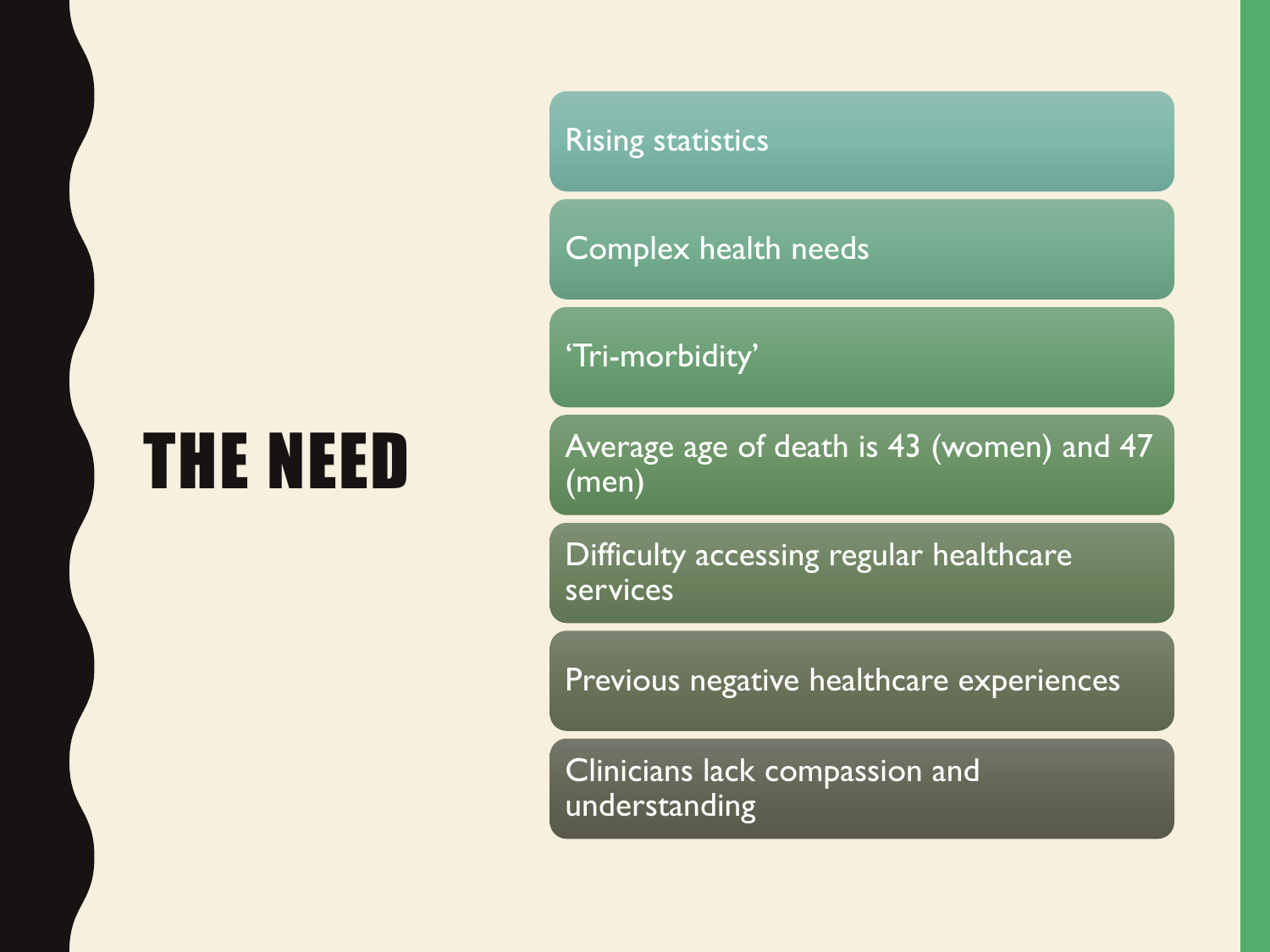# MY ROLE (S)

- Unpaid volunteer
- Project manager!
- Accountable Registered Nurse

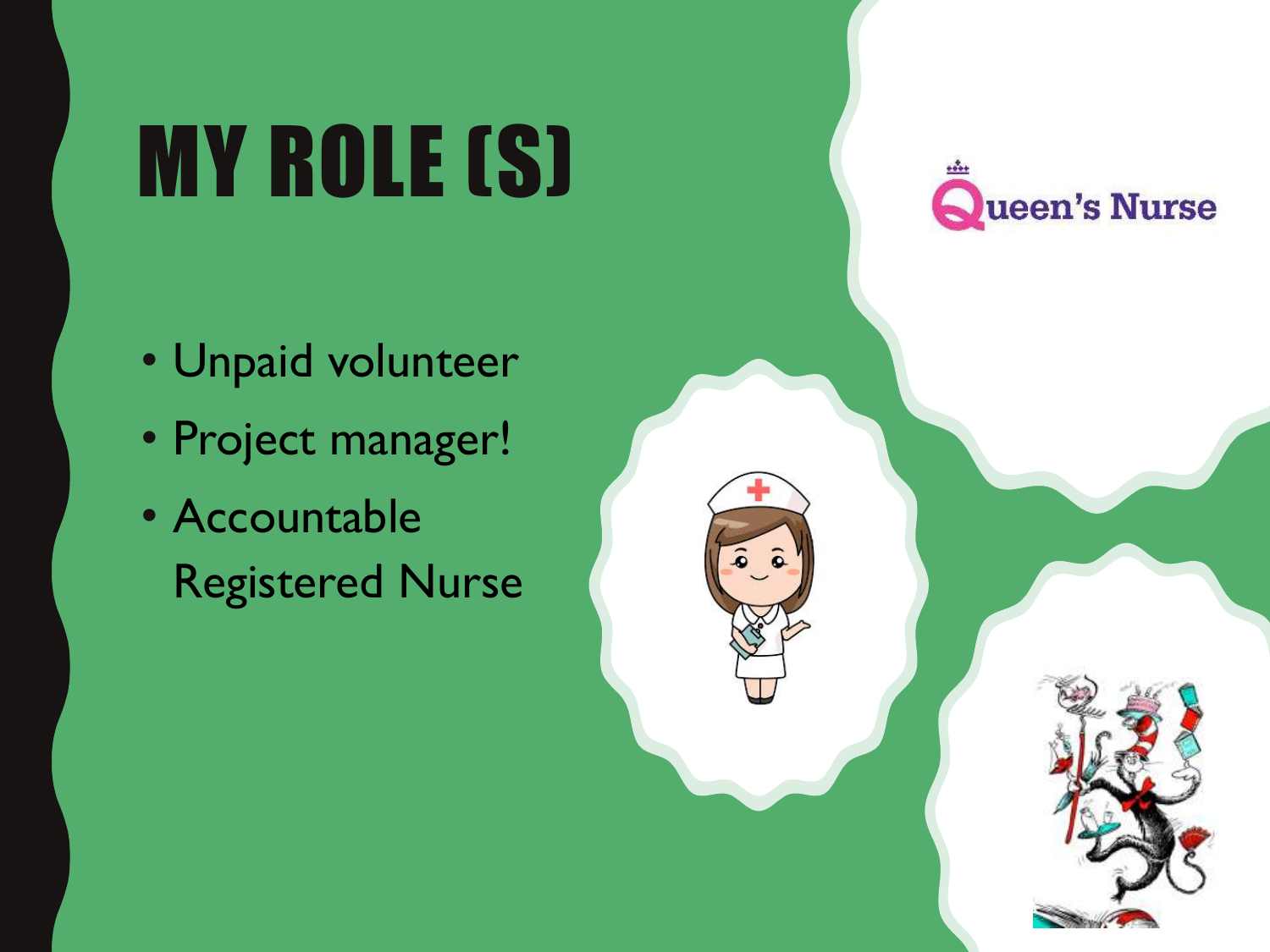# CLINIC EQUIPMENT









•













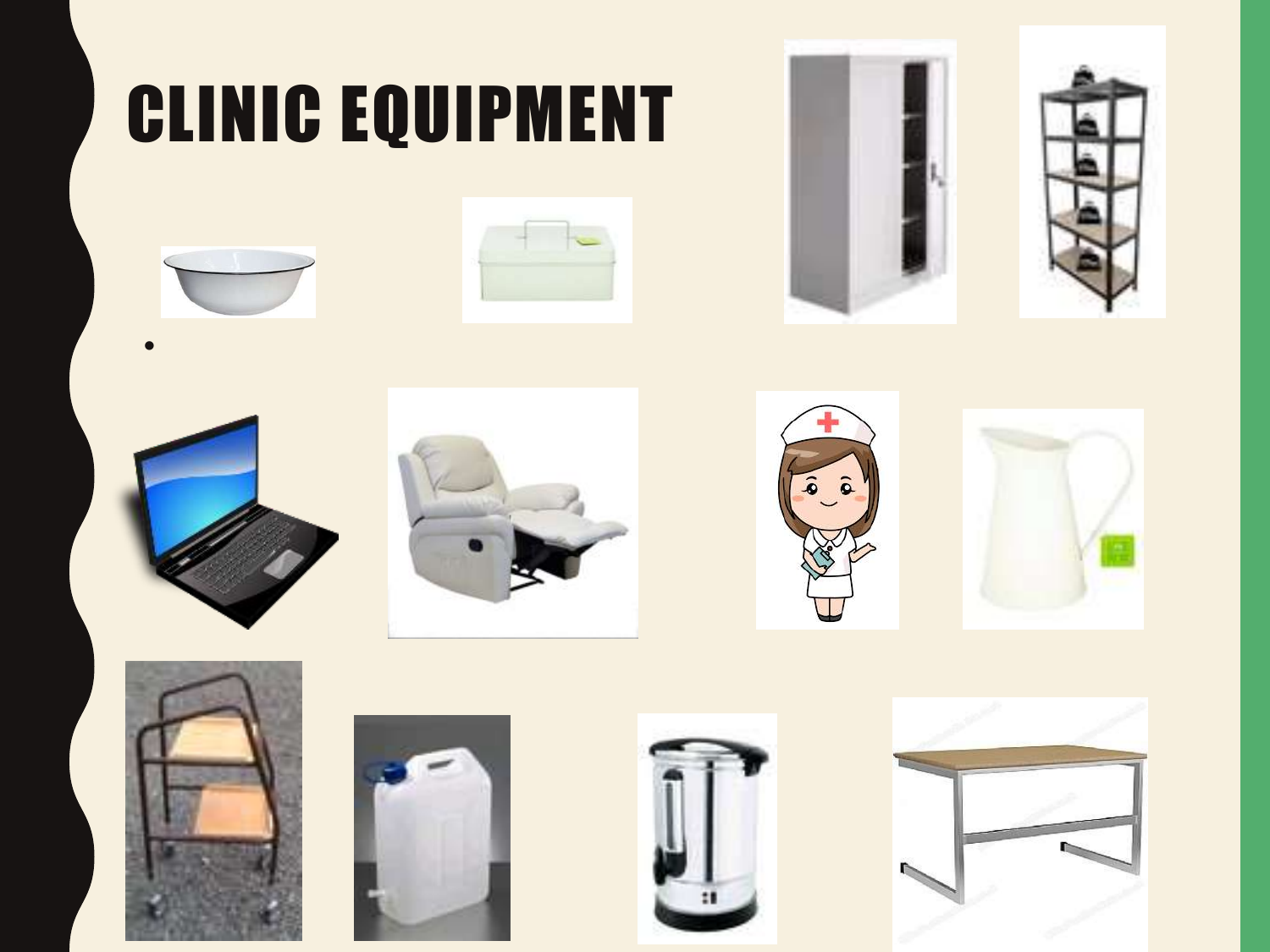













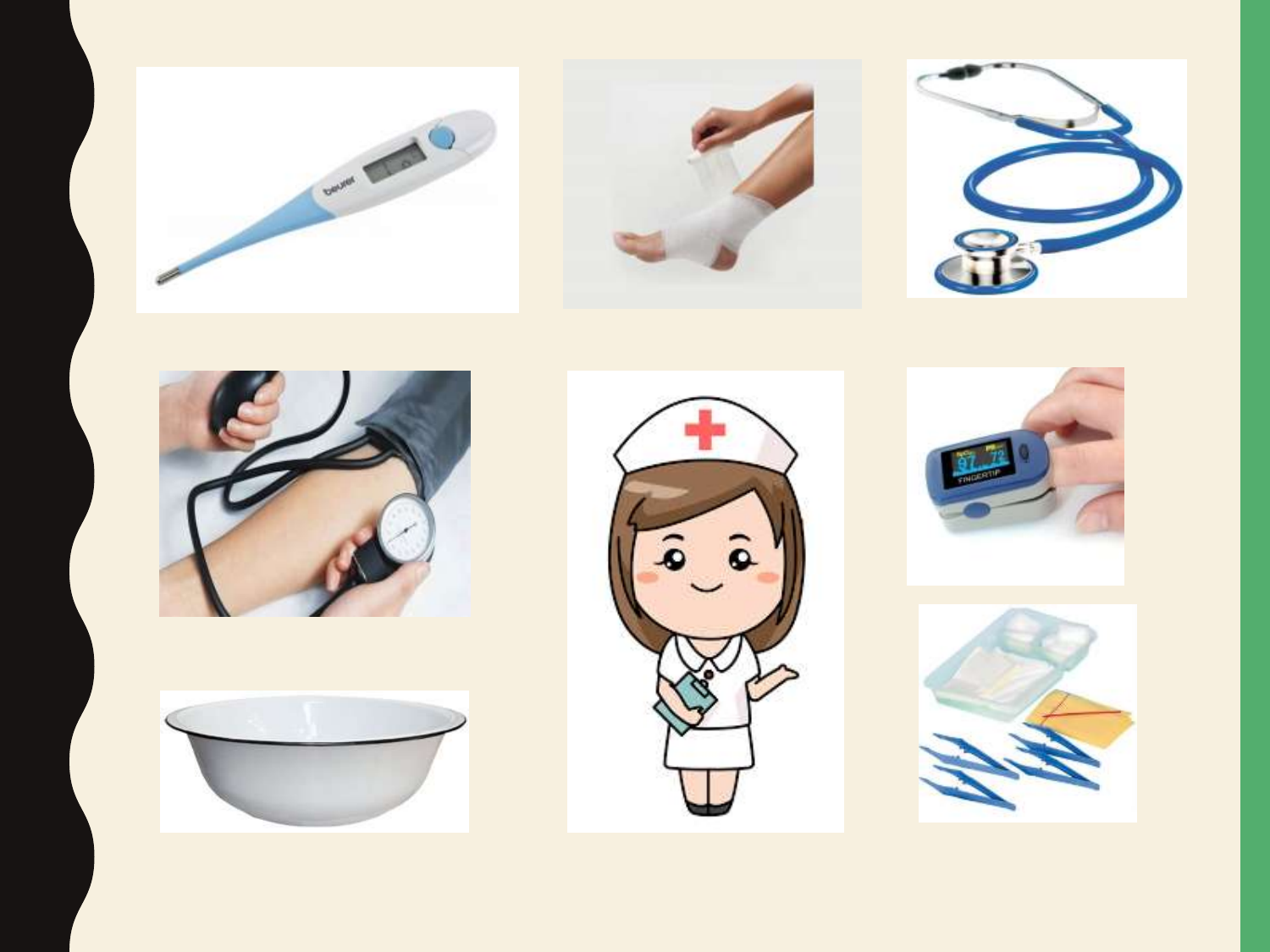# PRACTICAL **CONSIDERATIONS**

- Costs
- Uniform
- Safety
- Services offered
- Handwashing and clinical waste
- Referrals and signposting

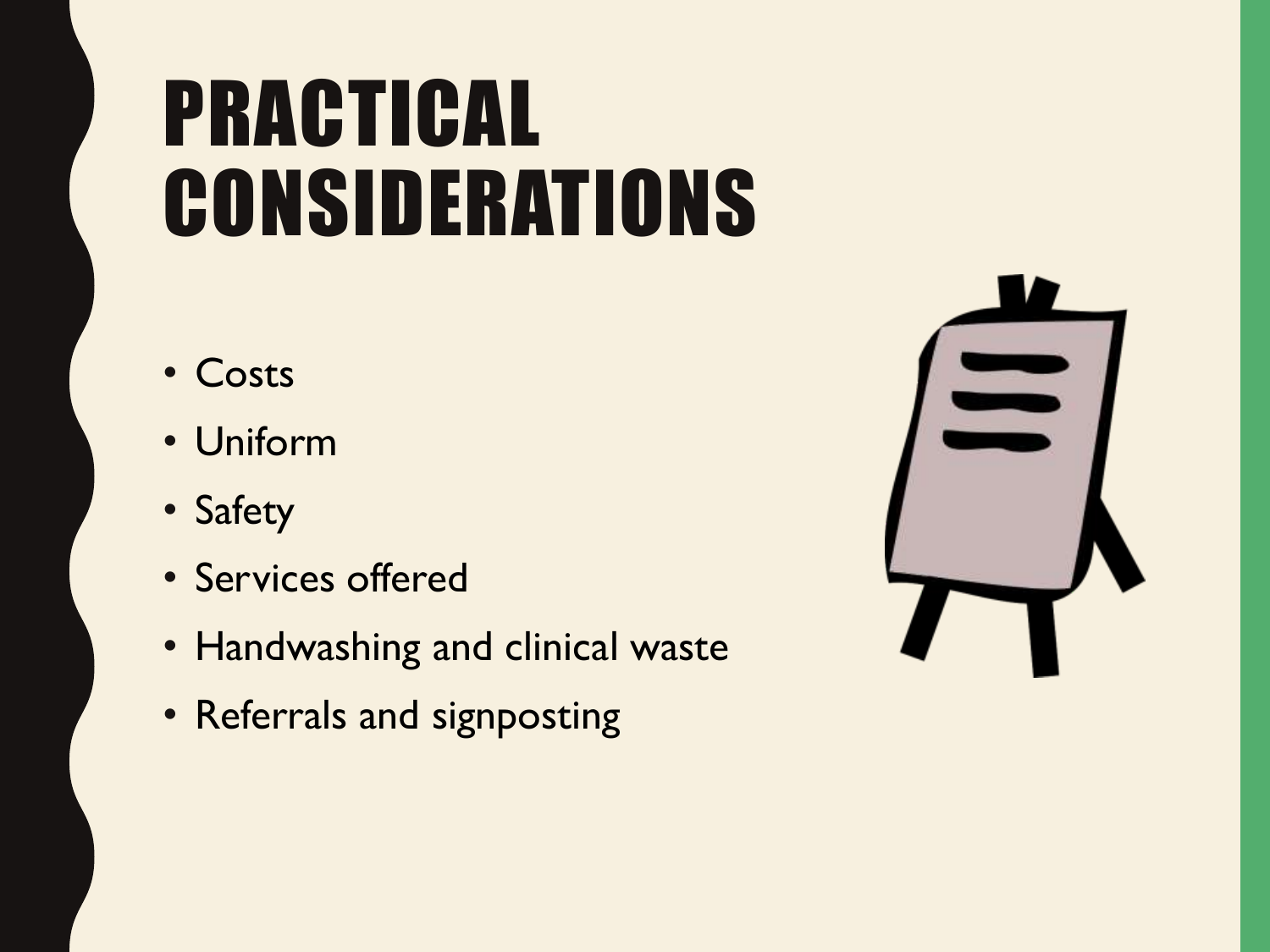# **COSTS**

- Recliner chair approx £50
- Lockable cabinet approx. £100
- Urn for hot water approx. £50
- Desk approx. £30
- Shelving / storage approx.£30

Set up costs £260 max



Ongoing costs max £10 /week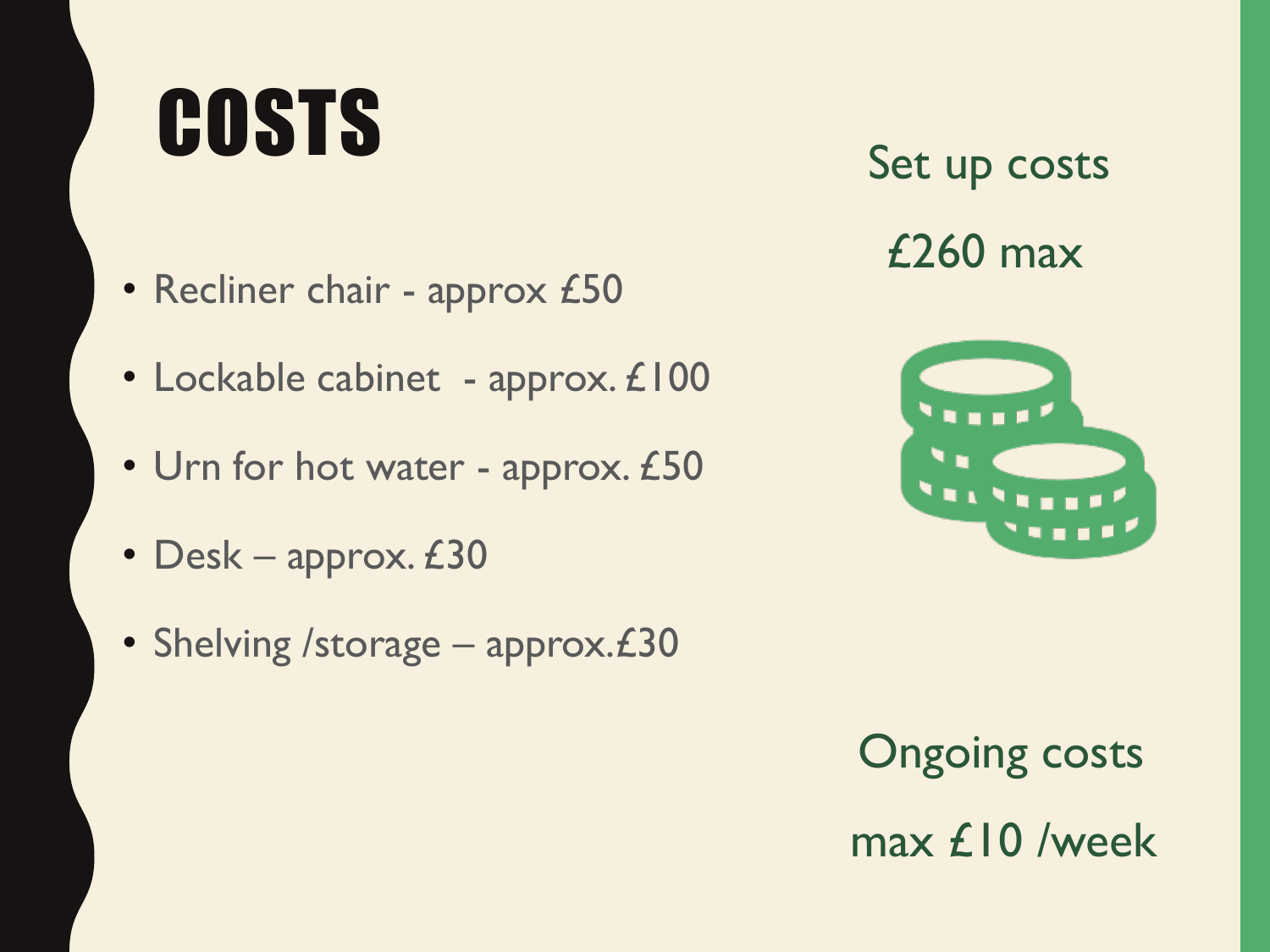# UNIFORM

- Identity
- Universal precautions (plastic aprons/gloves)
- Professional appearance
- Distinct from NHS uniform/colours

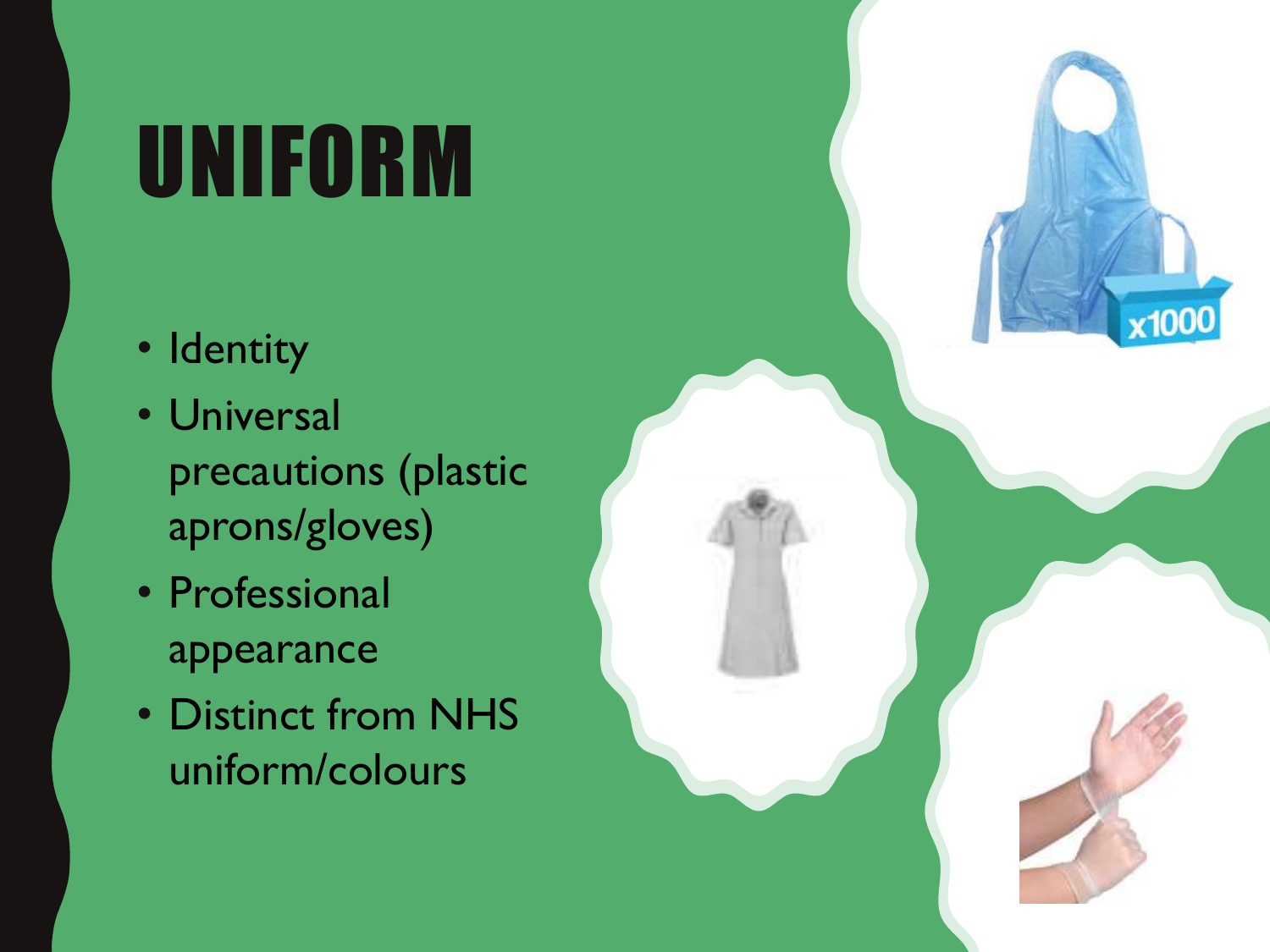# SAFETY ISSUES

- Care Centre is staffed
- Manager always on duty
- Emergency call bell
- Frosted glass window
- Nurse closest to door

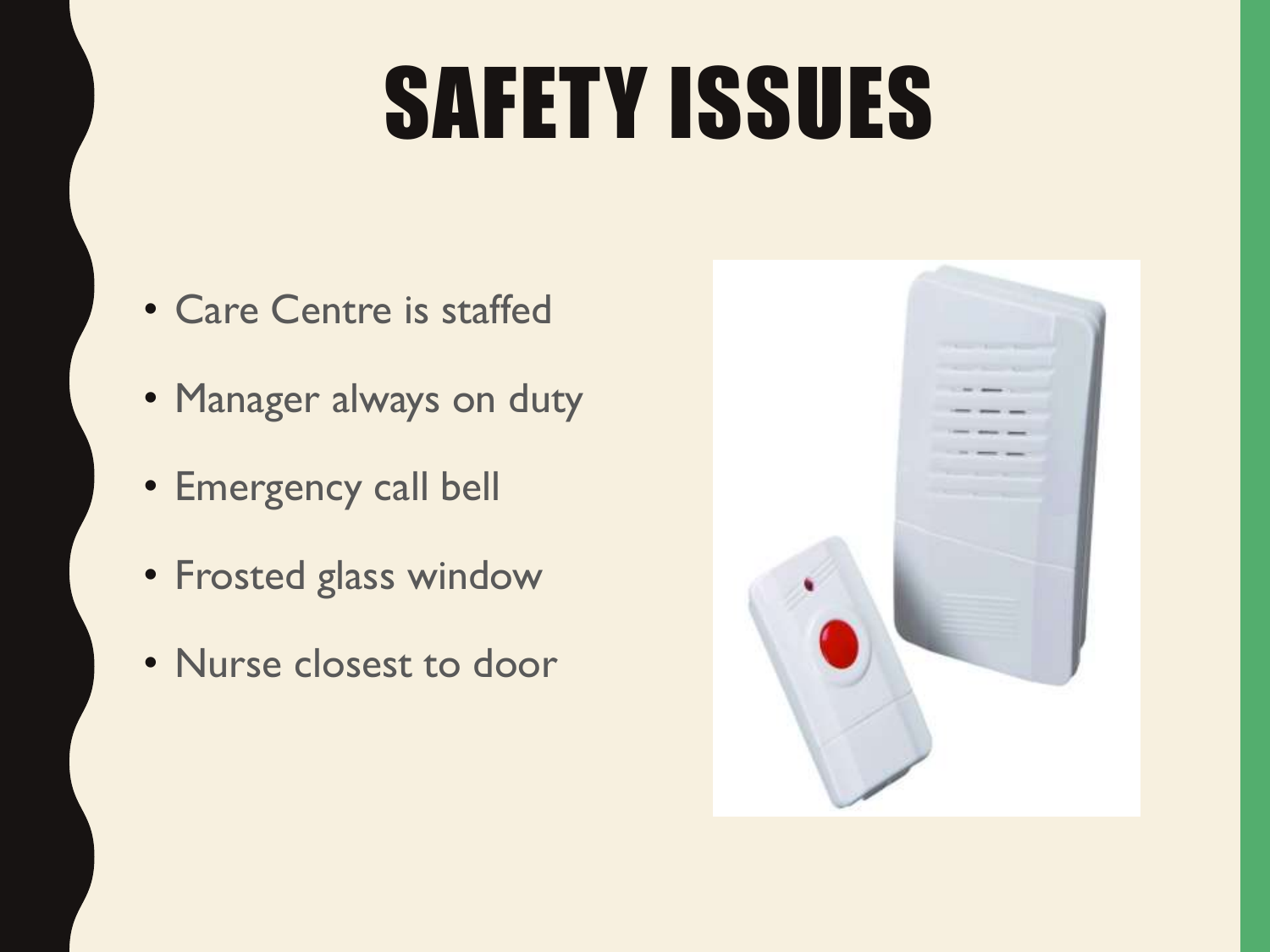| Professional                            | Policies and                 |
|-----------------------------------------|------------------------------|
| accountability                          | practices                    |
| Professional                            | <b>Standard working</b>      |
| indemnity                               | procedures /                 |
| insurance                               | guidelines                   |
| Scope of practice                       | Professional                 |
| / services offered                      | boundaries                   |
| <b>Homely remedies</b>                  | <b>Record keeping</b>        |
| Confidentiality                         | <b>Infection control</b>     |
| Governance /<br>clinical<br>supervision | Referrals and<br>signposting |

#### PROFESSIONAL **CONSIDERATIONS**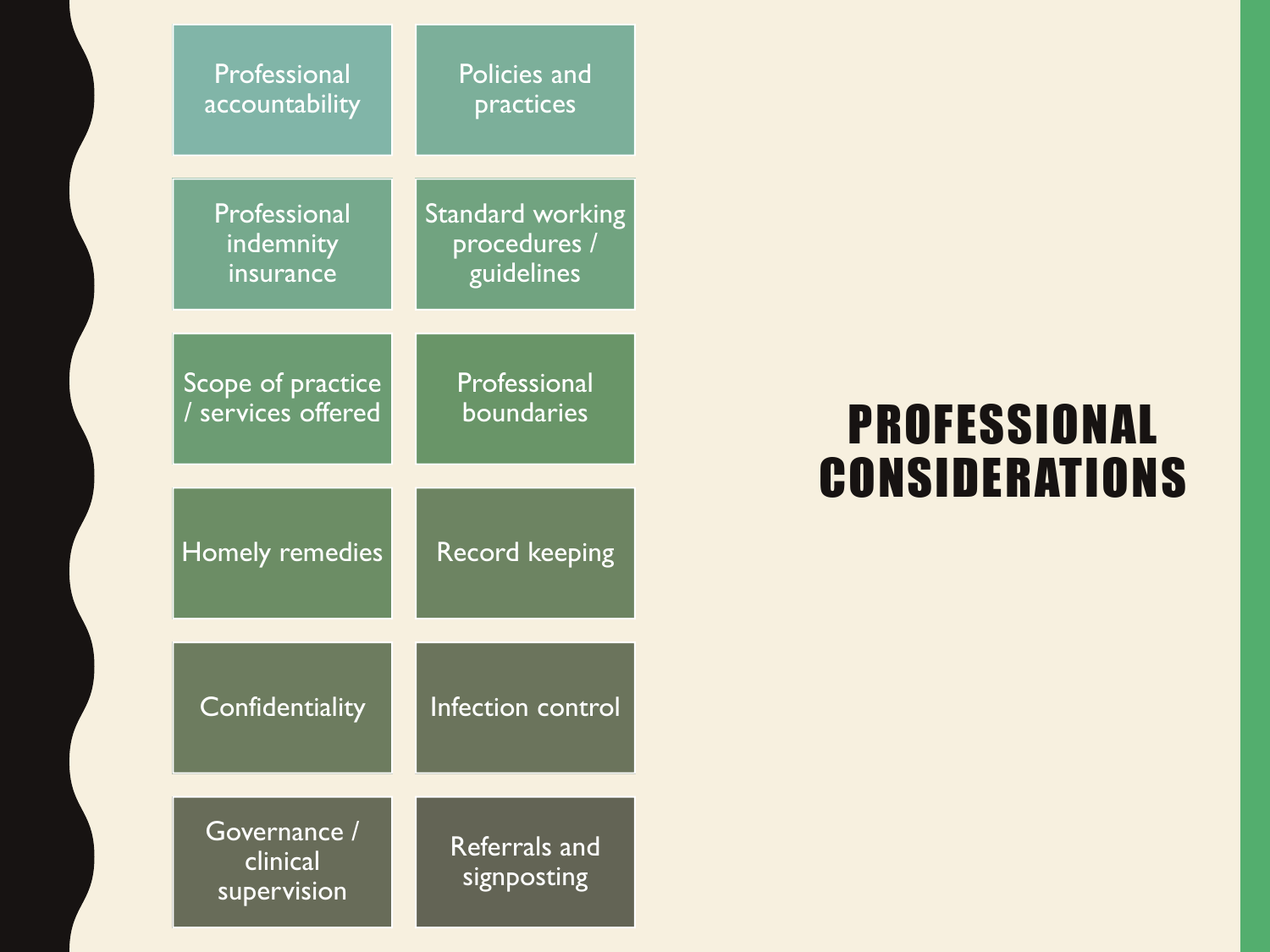# PROFESSIONAL ACCOUNTABILITY

- Registered Nurse therefore accountable to NMC
- NMC code of conduct for professional practice
- https://www.nmc.org.uk/globalassets/sited [ocuments/nmc-publications/nmc-code.pdf](https://www.nmc.org.uk/globalassets/sitedocuments/nmc-publications/nmc-code.pdf)

| <b>The Code</b>                                                                |                                   |
|--------------------------------------------------------------------------------|-----------------------------------|
| Professonal standards.<br>of practice and beheviour for<br>nunses and midwives |                                   |
|                                                                                | priorities people                 |
|                                                                                | practise effectively              |
|                                                                                | preserve safety                   |
|                                                                                | promote professionalism and trust |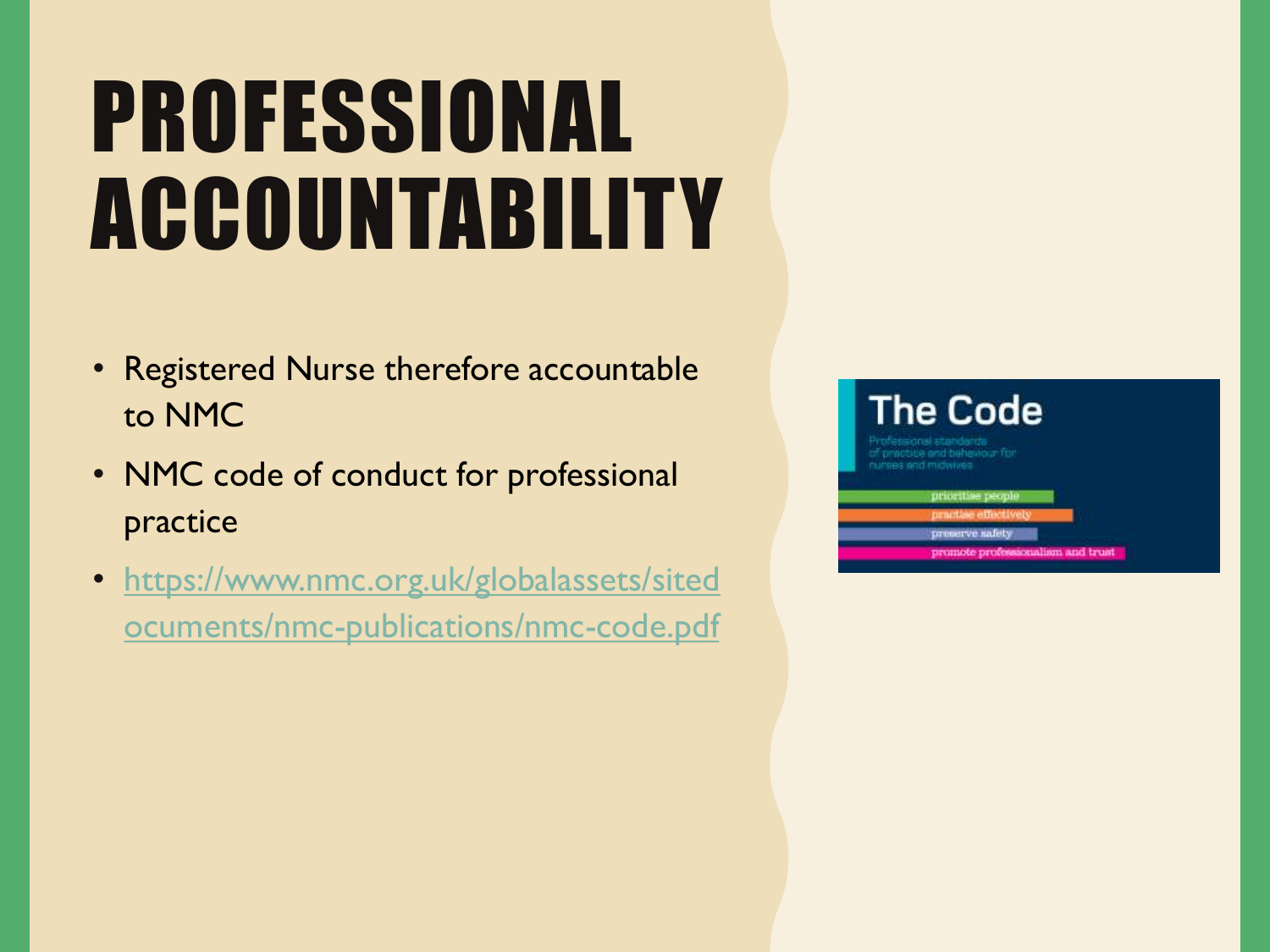### PROFESSIONAL POLICIES AND PRACTICES

- NMC Code of conduct [https://www.nmc.org.uk/globalassets/sitedocuments/nmc](https://www.nmc.org.uk/globalassets/sitedocuments/nmc-publications/nmc-code.pdf)publications/nmc-code.pdf
- NMC standards of proficiency for nurse prescribers [https://www.nmc.org.uk/standards/additional-standards/standards-of](https://www.nmc.org.uk/standards/additional-standards/standards-of-proficiency-for-nurse-and-midwife-prescribers/)proficiency-for-nurse-and-midwife-prescribers/
- The Royal Marsden Clinical Manual of Nursing Procedures <http://www.rmmonline.co.uk/>
- Standard safeguarding practices (Birmingham Safeguarding Adults Board) <https://www.bsab.org/how-to-report-abuse/>
- NICE Standard infection control /universal policies [https://www.nice.org.uk/guidance/qs61?unlid=7370781120151228314](https://www.nice.org.uk/guidance/qs61?unlid=737078112015122831434) 34
- Homely remedy policy [www.nationalcareforum.org.uk/documentLibraryDocument.asp?ID=2](http://www.nationalcareforum.org.uk/documentLibraryDocument.asp?ID=264) 64
- NICE wound care products guidelines [https://www.nice.org.uk/guidance/ktt14/resources/wound-care](https://www.nice.org.uk/guidance/ktt14/resources/wound-care-products-58757952734917)products-58757952734917

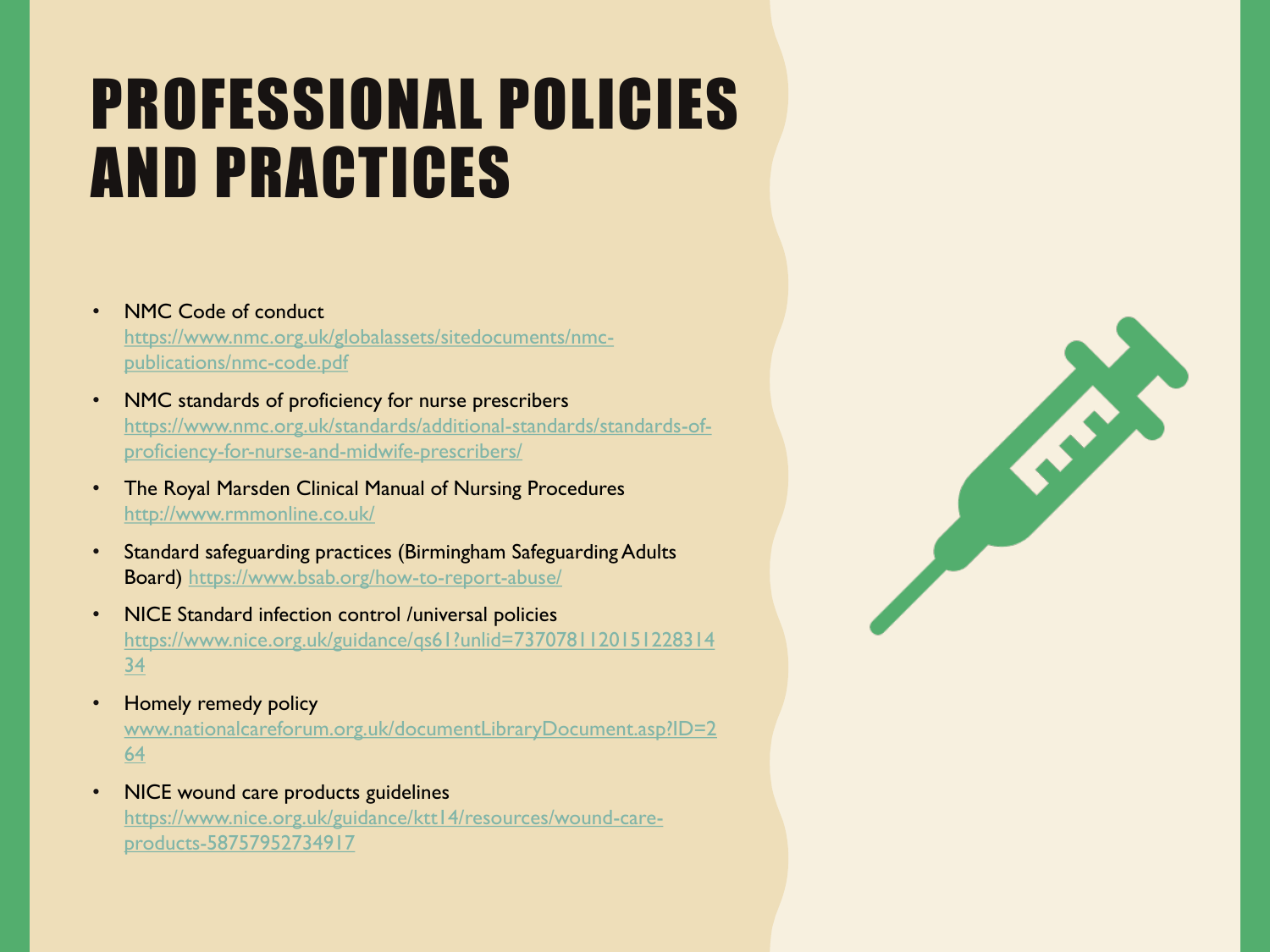## PROFESSIONAL INDEMNITY INSURANCE

- RCN policy for work in a voluntary capacity
- [https://www.rcn.org.uk/get](https://www.rcn.org.uk/get-help/indemnity-scheme)help/indemnity-scheme



#### **RCN indemnity scheme**

for the self-employed,



volunteers and

**Good Samaritans**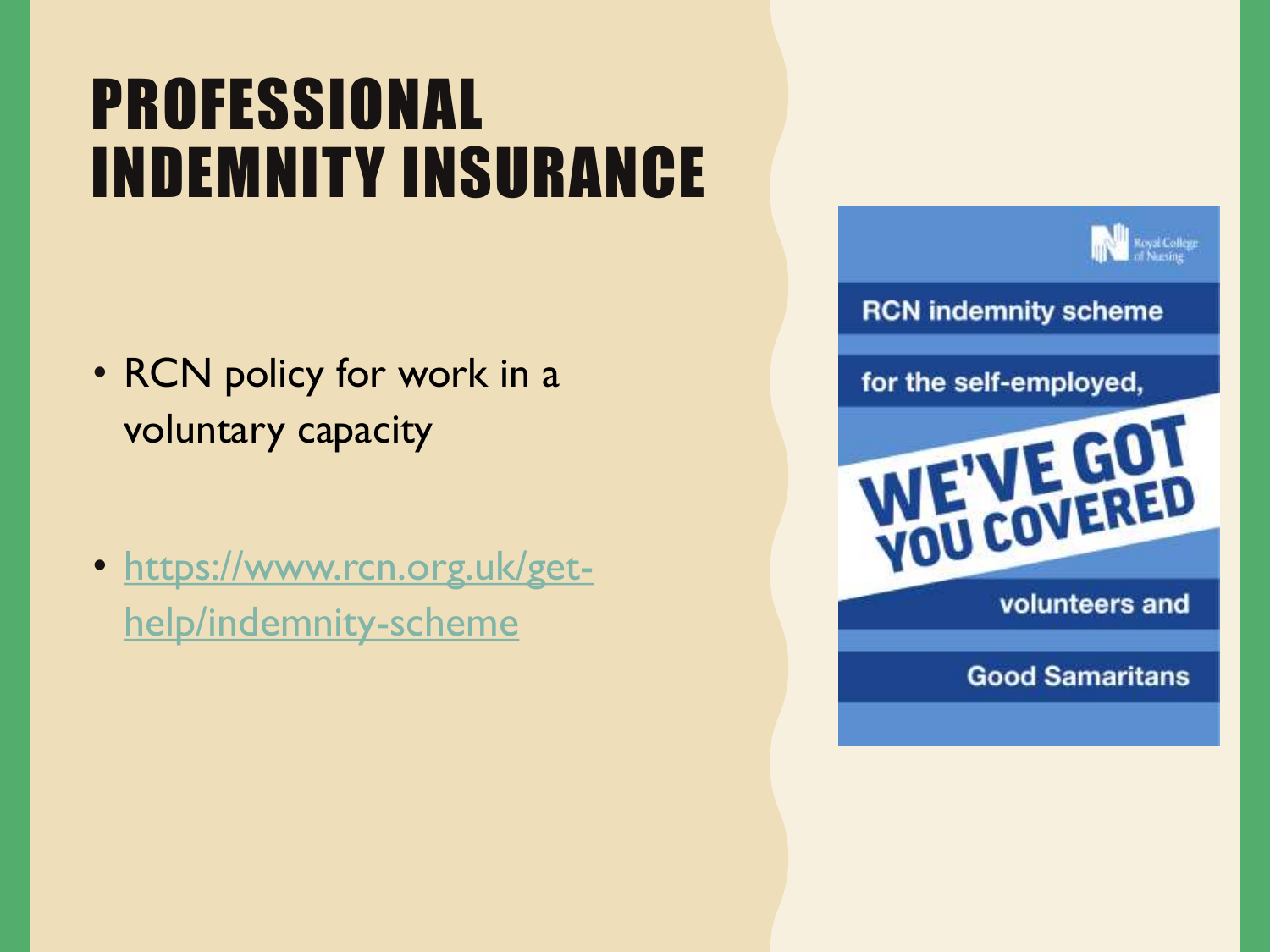## STANDARD WORKING PRACTICES

- Initially Tuesdays 530pm 730pm
- No appointments necessary
- Privacy sign on door
- Sign up sheet (with attendance register)

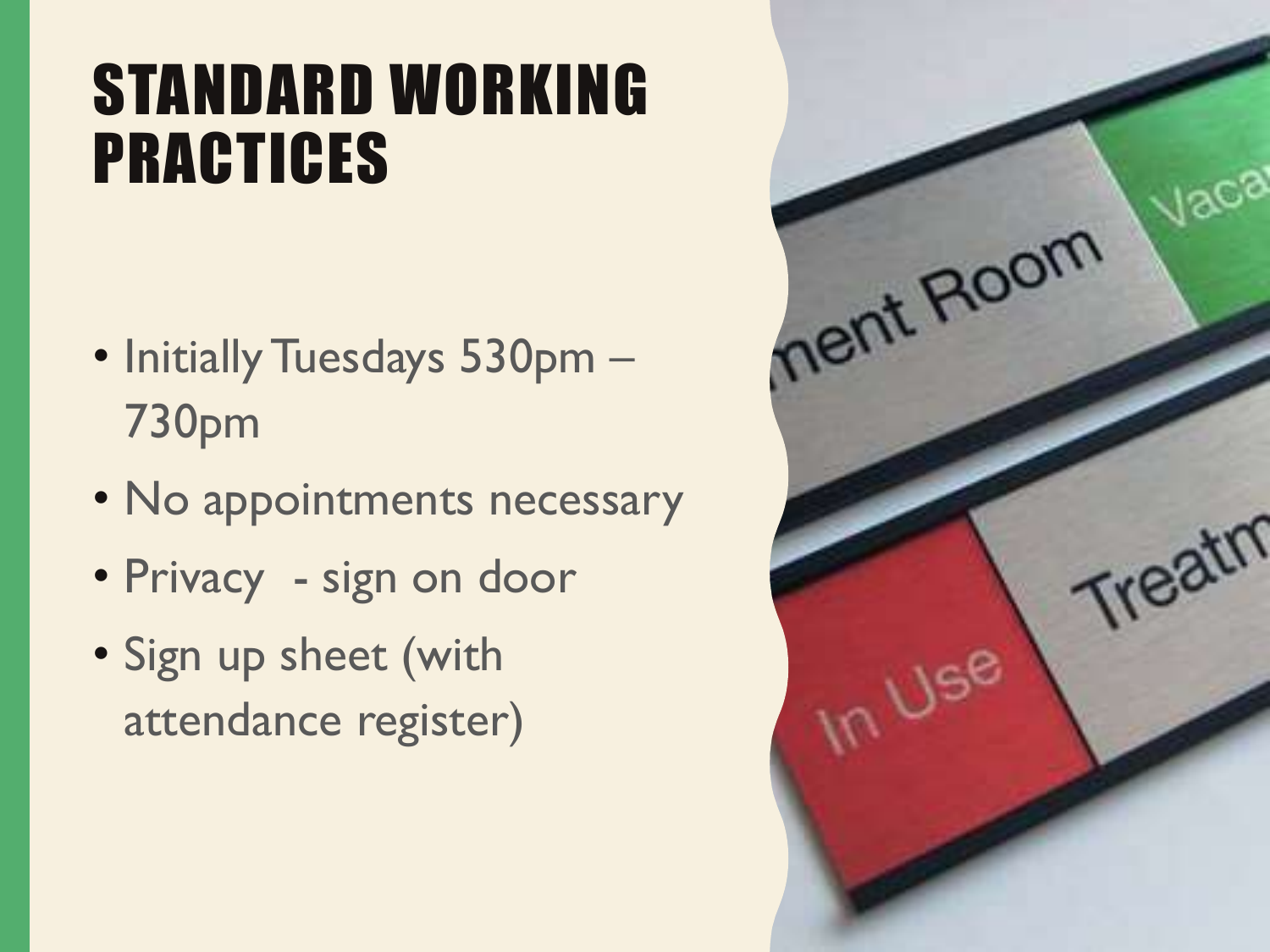Foot care/washing

Skin assessment

Oral care advice

Ear examination

Wound care

Minor ailments /homely remedies

Blood pressure/temperature

Weight monitoring

Oxygen saturation levels

Respiratory assessment

Pregnancy testing

Referral letters

Prayer – if specifically requested

#### SERVICES OFFERED

#### The Sanctuary Nurse-Led Clinic



Tuesdays 530pm - 730pm Volunteer Nurse Practitioner: Wendy Webb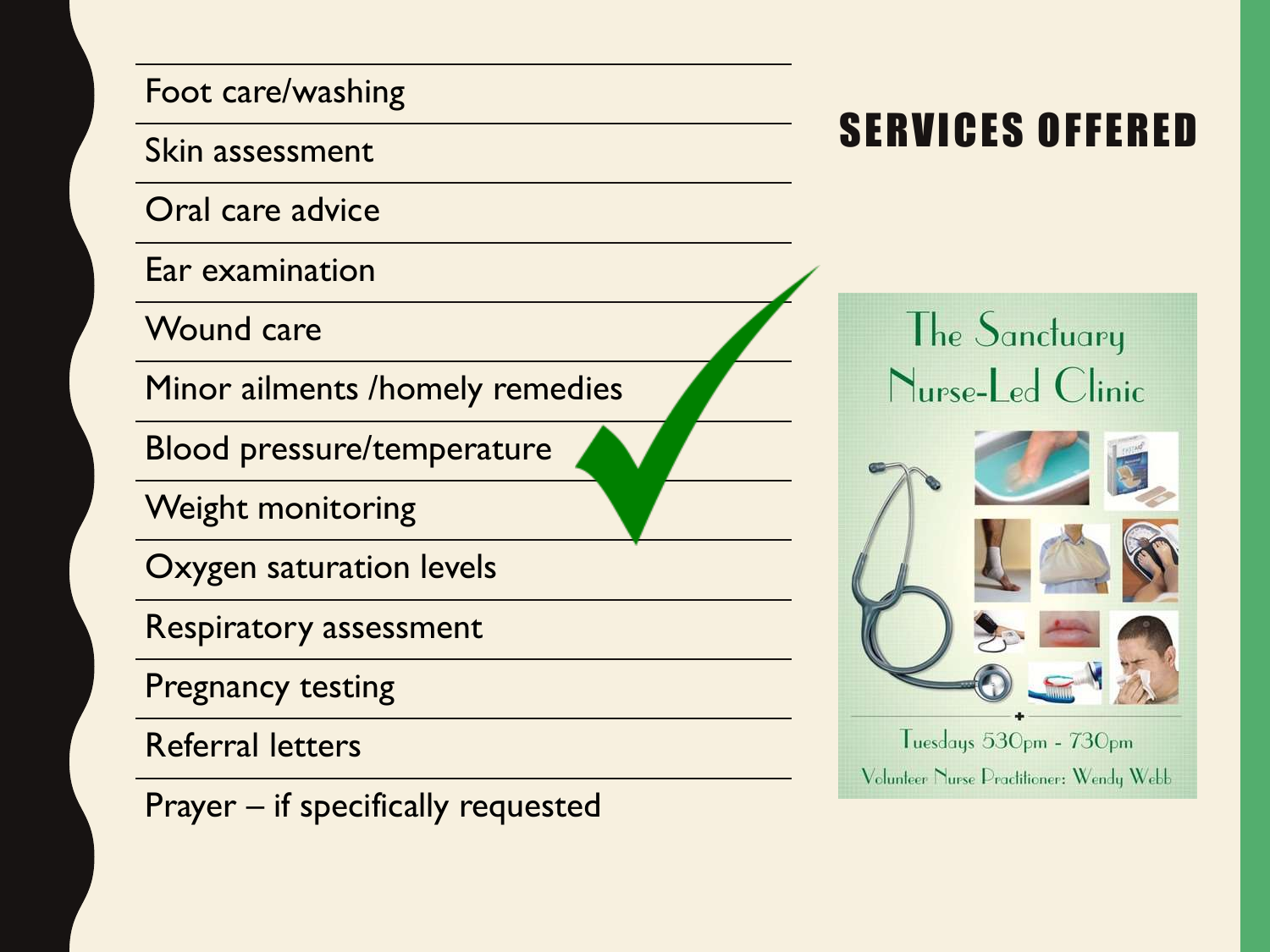No prescriptions and the set of the MOT OFFERED Substitute for primary care or A+E Complex dressings eg 4 layer e a a compression bandaging **NP** Blood tests Needle exchange Alcohol/ drug services Mental health **Counselling** 

Pricing

Chiropody / Nail care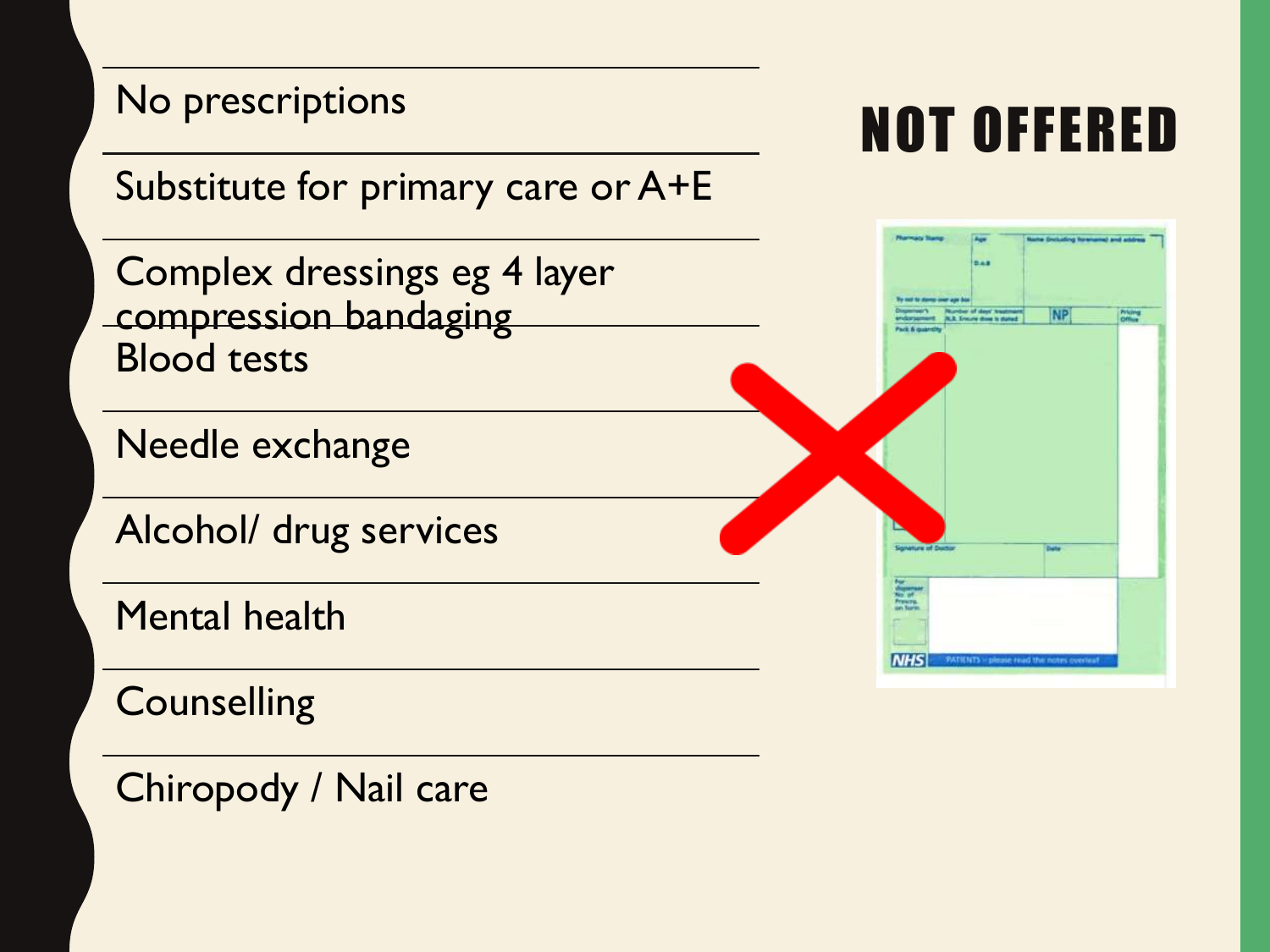## FIRST AID AND 'HOMELY REMEDIES' ?

- Items available on 'general sales list'
- Safe to be purchased without advice
- E.g. Poundland /petrol stations

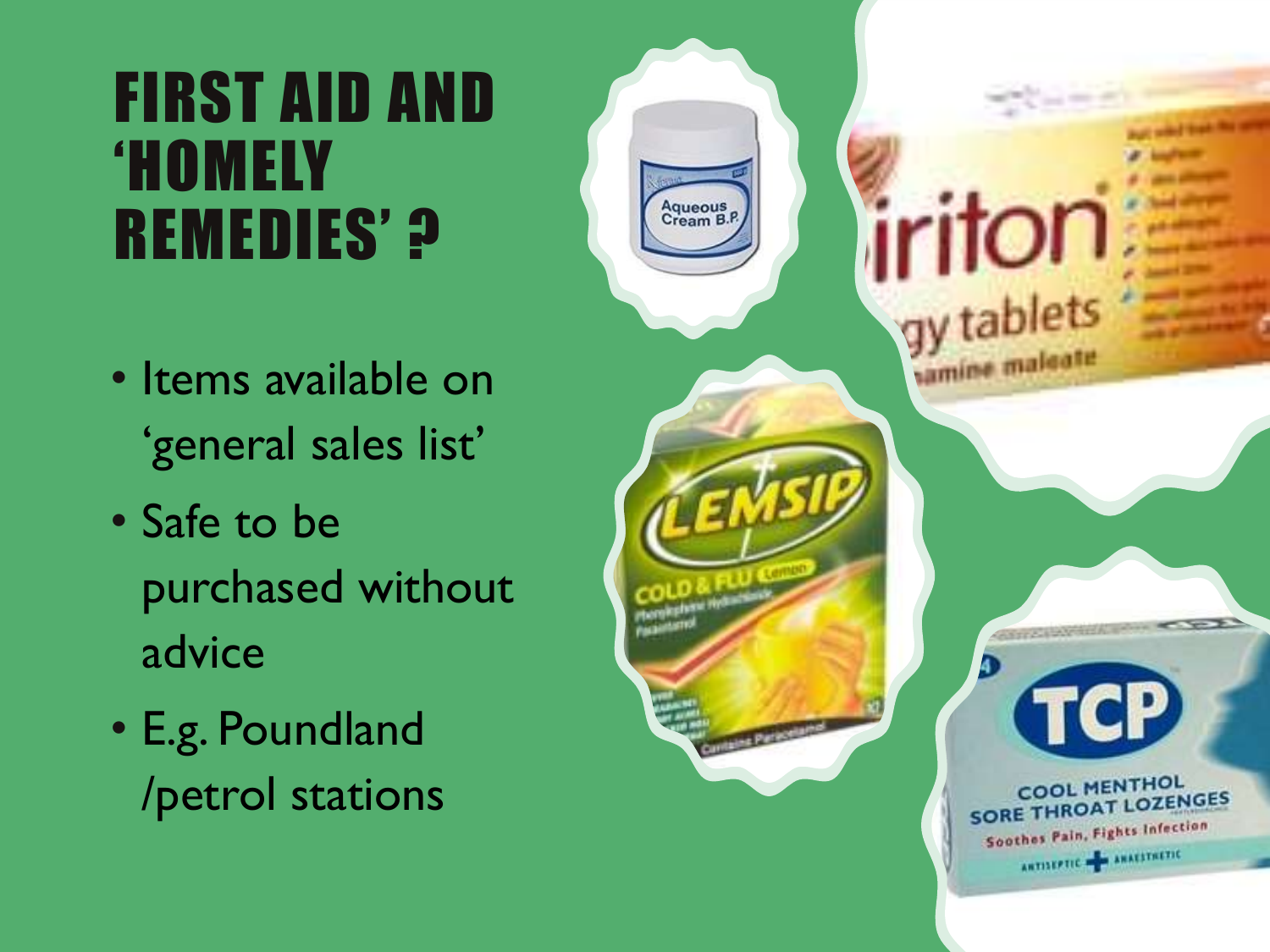### HOMELY REMEDY PROTOCOLS

Used regularly by UNTRAINED care staff

Safe and appropriate protocols

Offers timely treatment

Birmingham South and Central CCG

Clinical Training and Policy Pharmacist, consulted

Birmingham South and Central CCG Homely Remedy Policy

National Care Forum template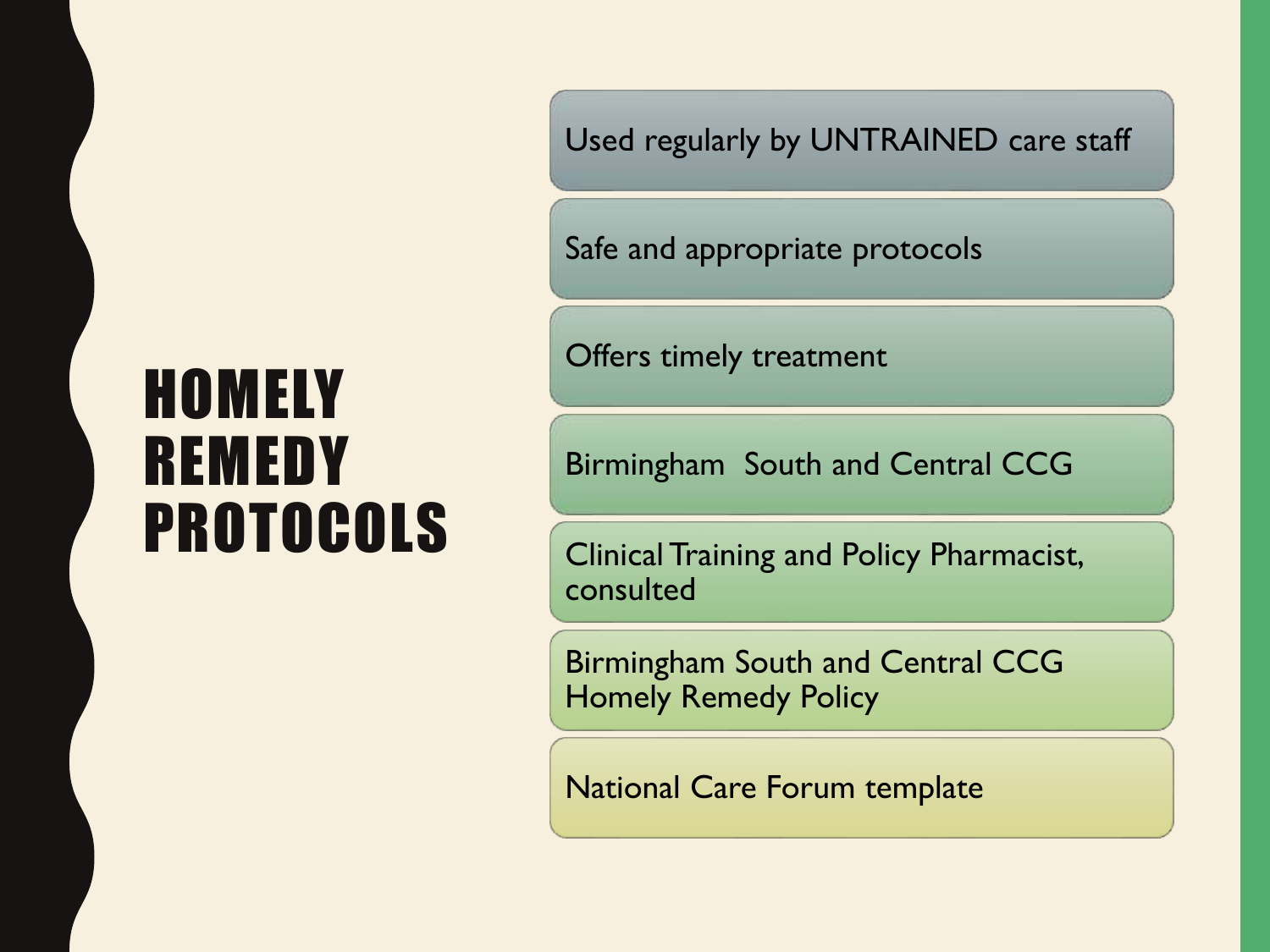

#### Homely remedies guide: For local adaptation to fit

within individual care home medication policies

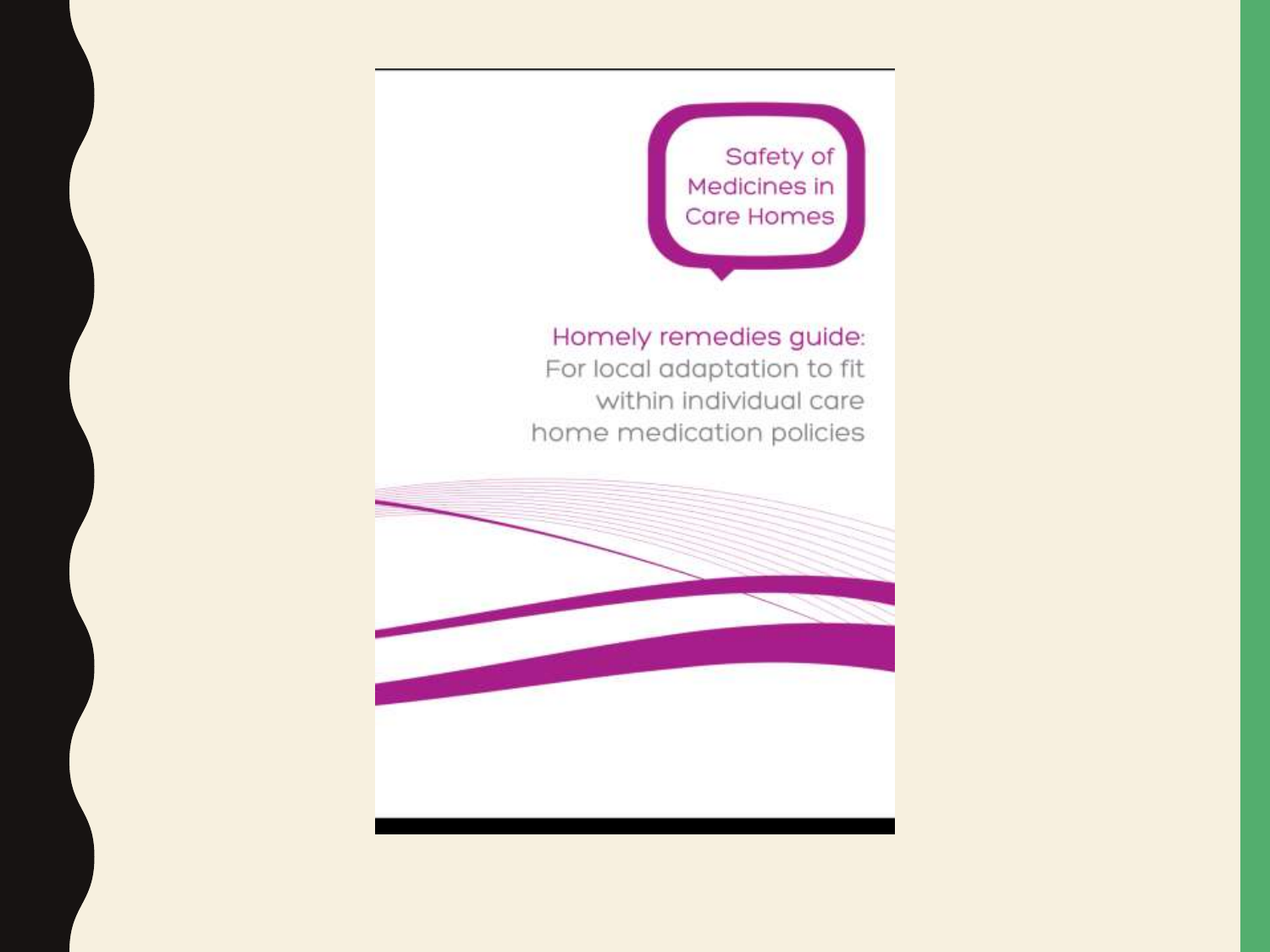#### Why stock homely remedies?

The Care Quality Commission agrees that a small range of products may be kept in stock in a care home for residents for the treatment of minor ailments. Homes who agree to stock such products must develop their own policies with an approved list of products and minor ailments which will be treated in this way.

Staff need to be able to respond quickly to symptoms of a minor nature, such as toothache or headache. This quidance is intended to help in such situations.

#### Recommendations

- . Only stock purchased by the care home for administration under the homely remedies policy may be used.
- Only the named preparations listed in the policy may be administered without a prescription.
- · Products labelled for a particular resident (ie for whom a prescription has been issued), brought in by the resident or recommended solely for a particular resident must not be given to another service user as a homely remedy.
- All administered doses of homely remedies must be recorded and indicated as a homely remedy on the mar sheet and other medication recording documents in accordance with the medicines policy in the home.

At times residents may develop a minor ailment which in their own home would be easily treatable by accessing a local pharmacy for an OTC product. If a resident does not have a suitable remedy on their normal prescription the staff may feel that the only course of action is to call the GP or the out of hours service. This may be for something like a headache. By having homely remedies in the home, an immediate need can be met and the GP is only called if the symptoms persist.

Discussions and agreement with the GP about the use of homely remedies is essential. The pharmacist will also provide necessary advice. It is generally advised that homely remedies should only be used for 48 hours and then a referral to the GP will need to be made.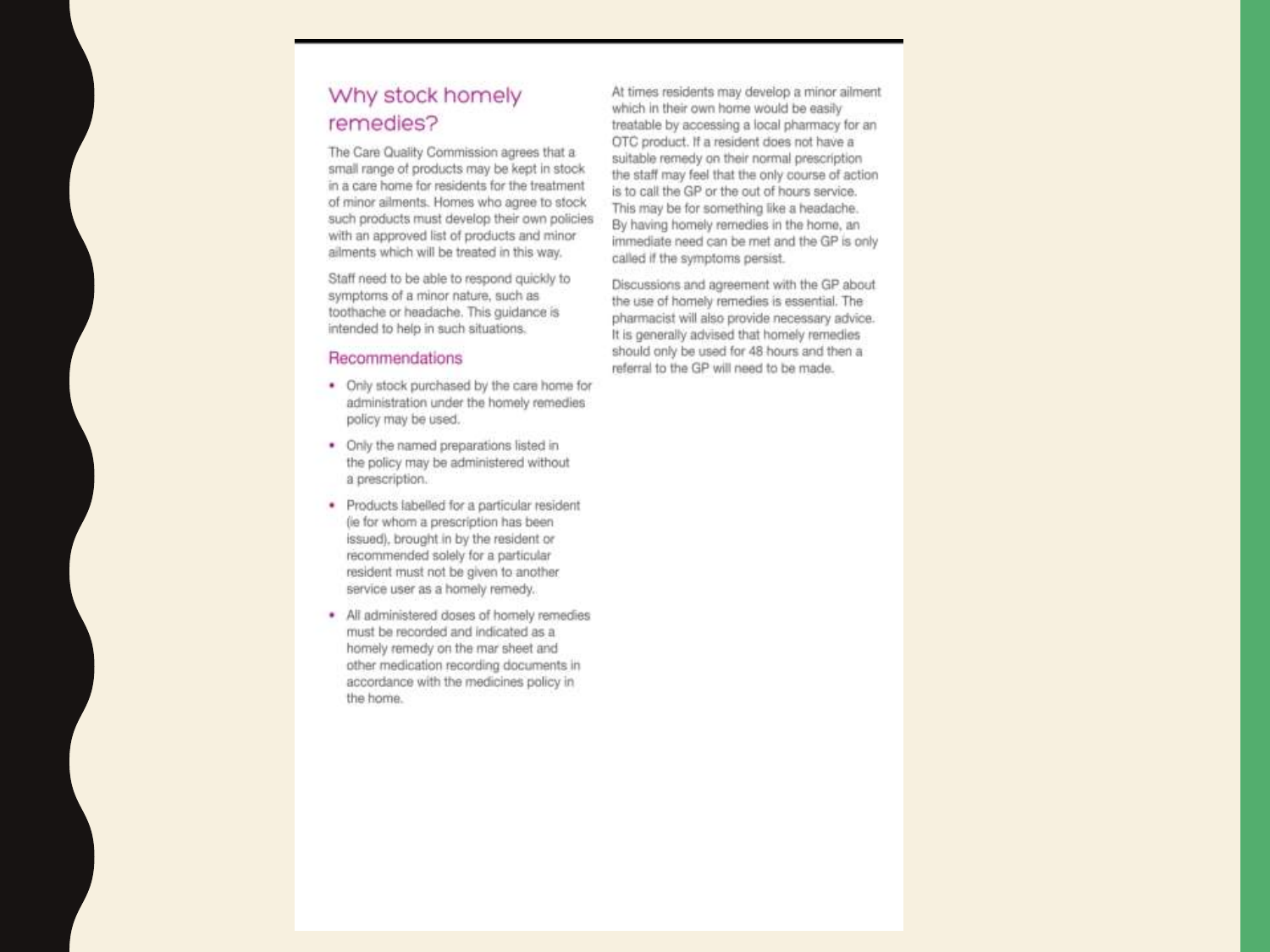#### Chart 1

#### Guidance for treatment of minor ailments with household remedies -INDIGESTION/HEARTBURN

Indigestion is experienced as discomfort, or a burning pain in the central chest region. When this burning rises up towards the throat it is referred to as heartburn. Flow chart for use when resident has mild pain only. All cases of acute or severe pain must be referred immediately.



#### Treatment box 1

Some medicines that commonly cause indigestion:

- · Anti-inflammatory medicines, eg aspirin, ibuprofen, diclofenac, naproxen
- · Oral corticosteroids, eg prednisolone

#### Treatment box 2: Lifestyle advice

- . Eat small regular meals, chew food well
- . Avoid bending or stooping during and after meals
- . Cut down or stop smoking, alcohol, caffeine (contained in coffee, cola drinks, tea and some pain killers) if possible
- · Avoid spicy foods, eg curries
- . Avoid clothing which is tight around the waist

\* Homely remedy - Remember that treatment with household remedies must be recorded on the MAR chart and must be for NO MORE THAN 48 hours without contacting the service user's GP. Ensure the next shift is informed about any household remedies that have been given.

 $10<sup>1</sup>$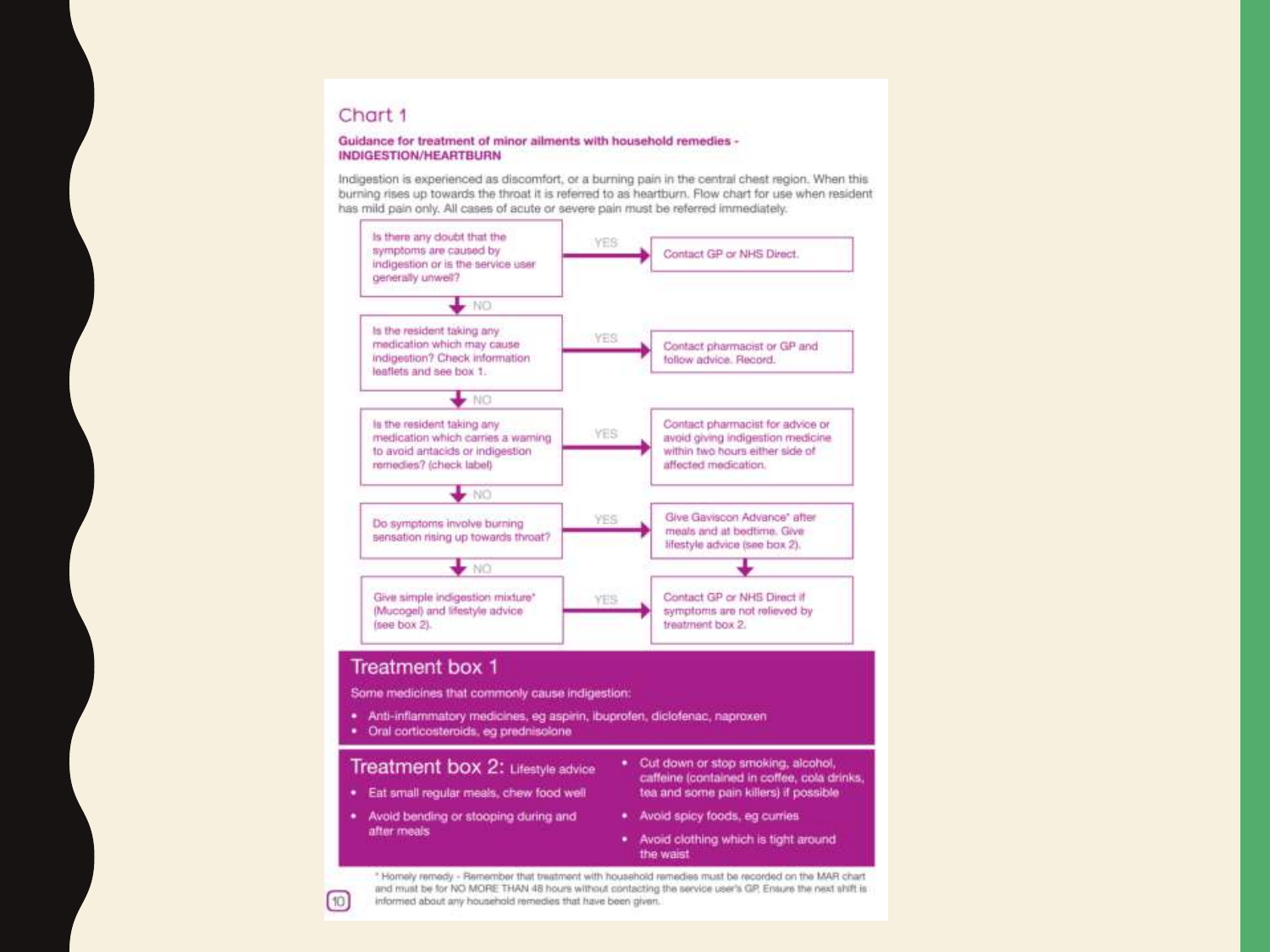

**Wendy Ann Webb** @HomelessEOLC



Janet Davies, CEO @theRCN talks about the role of #Nursing in #homelessness - says nurses who slightly #BreakTheRules and are prepared to work on the #fringes of #LegalFrameworks can usher in #innovationespec working with #marginalised ppl with #ComplexNeeds #homelesshealth18

#### #BreakTheRules





Wendy Ann Webb @HomelessEOLC · Mar 8

Prof Sir Harry Burns - excellent seminar!Need a change in #attitudes in the public sector- need to ask ppl 'what matters to you?' Yes yes!!We need to allow people who use services to help design services.#Cooperation #collaboration "need 2b prepared to #BreakTheRules!" HearHear!

#### #BreakTheRules

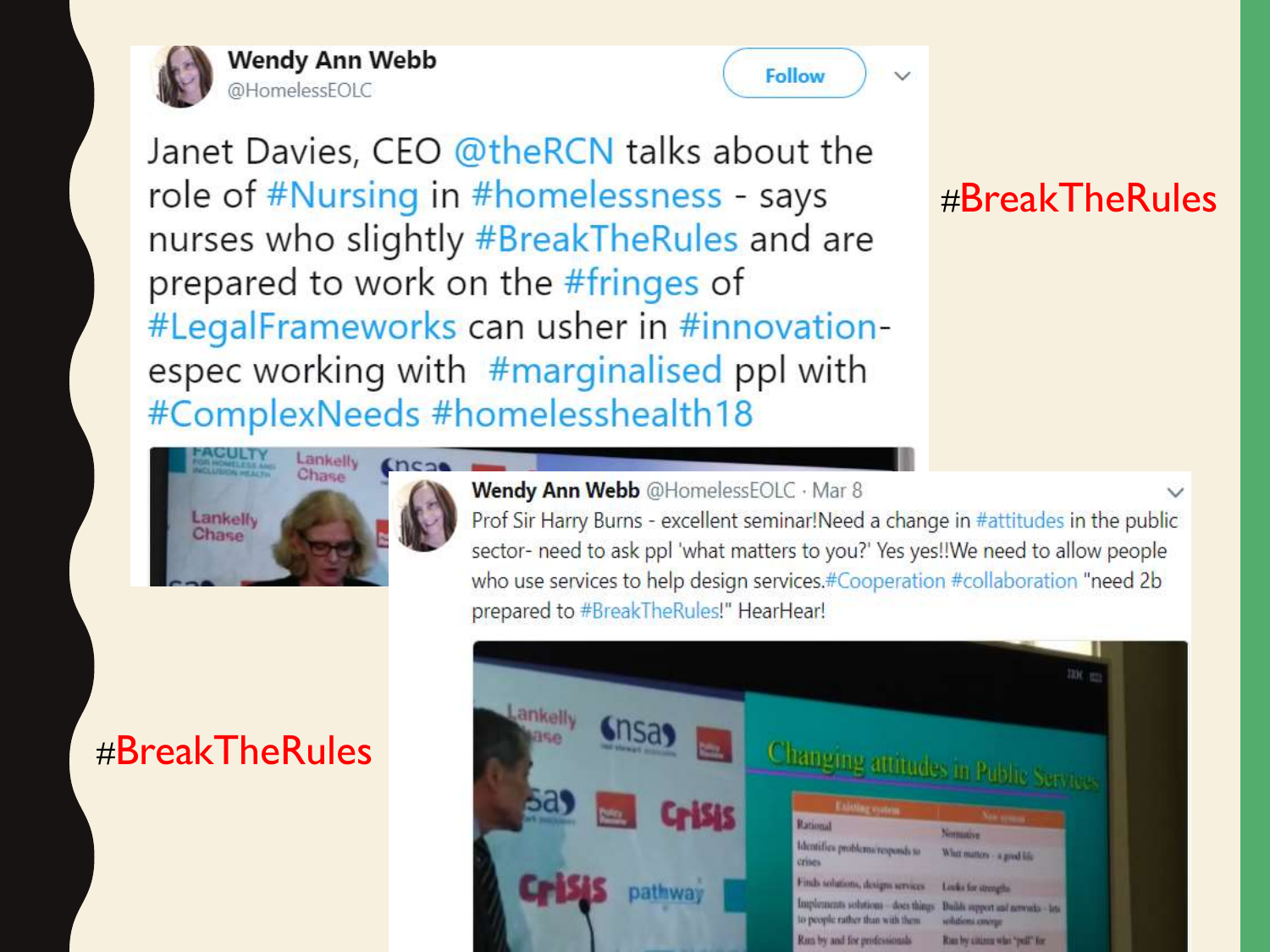# RECORD KEEPING & **CONFIDENTIALITY**

- NMC standards
- QNi template for Homeless Health Assessments see https://www.qni.org.uk/wp[content/uploads/2016/10/HAT\\_final\\_w](https://www.qni.org.uk/wp-content/uploads/2016/10/HAT_final_web.pdf) eb.pdf
- Password protected laptop
- Codes not names
- GDPR compliant!



#### Assessing the health of people who are homeless

Guidance with Health Assessment Tool (2015)

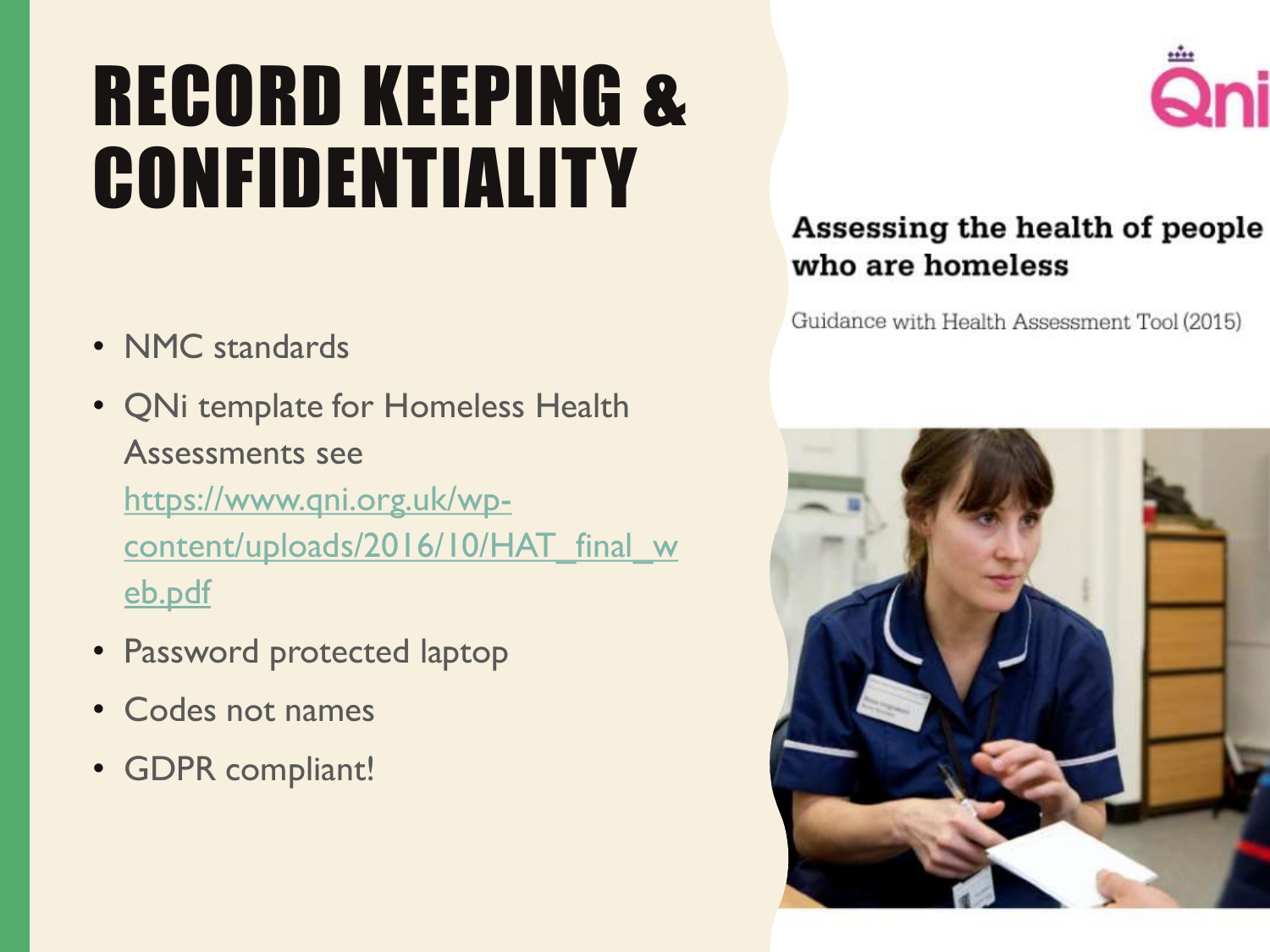# INFECTION **CONTROL**

- Universal precautions
- Gloves and aprons
- Handwashing
- Hand gel
- Disposables
- Sharps bins
- Clinical waste

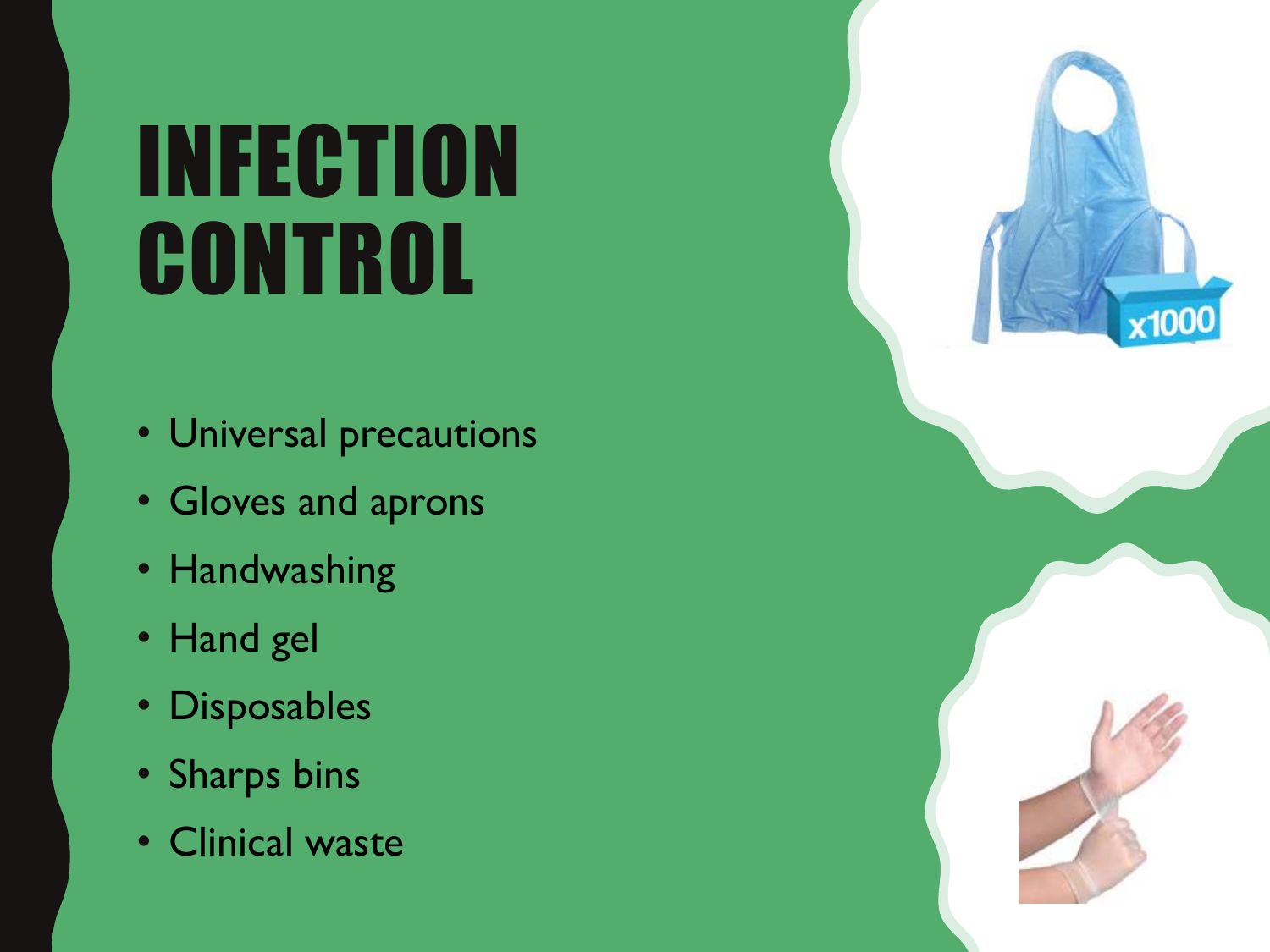### GOVERNANCE & CLINICAL **SUPERVISION**

- Professional support / Clinical Supervision
- Clinical mentor/supervisor: Lead Nurse for Voluntary Medical Team
- Queen's Nursing Institute Homeless Health network
- Other volunteer homeless project nurses
- Christian Medical Fellowship
- Prime network

Improving the quality of services and safeguarding high standards of care

Creating an environment in which excellence in clinical care flourishes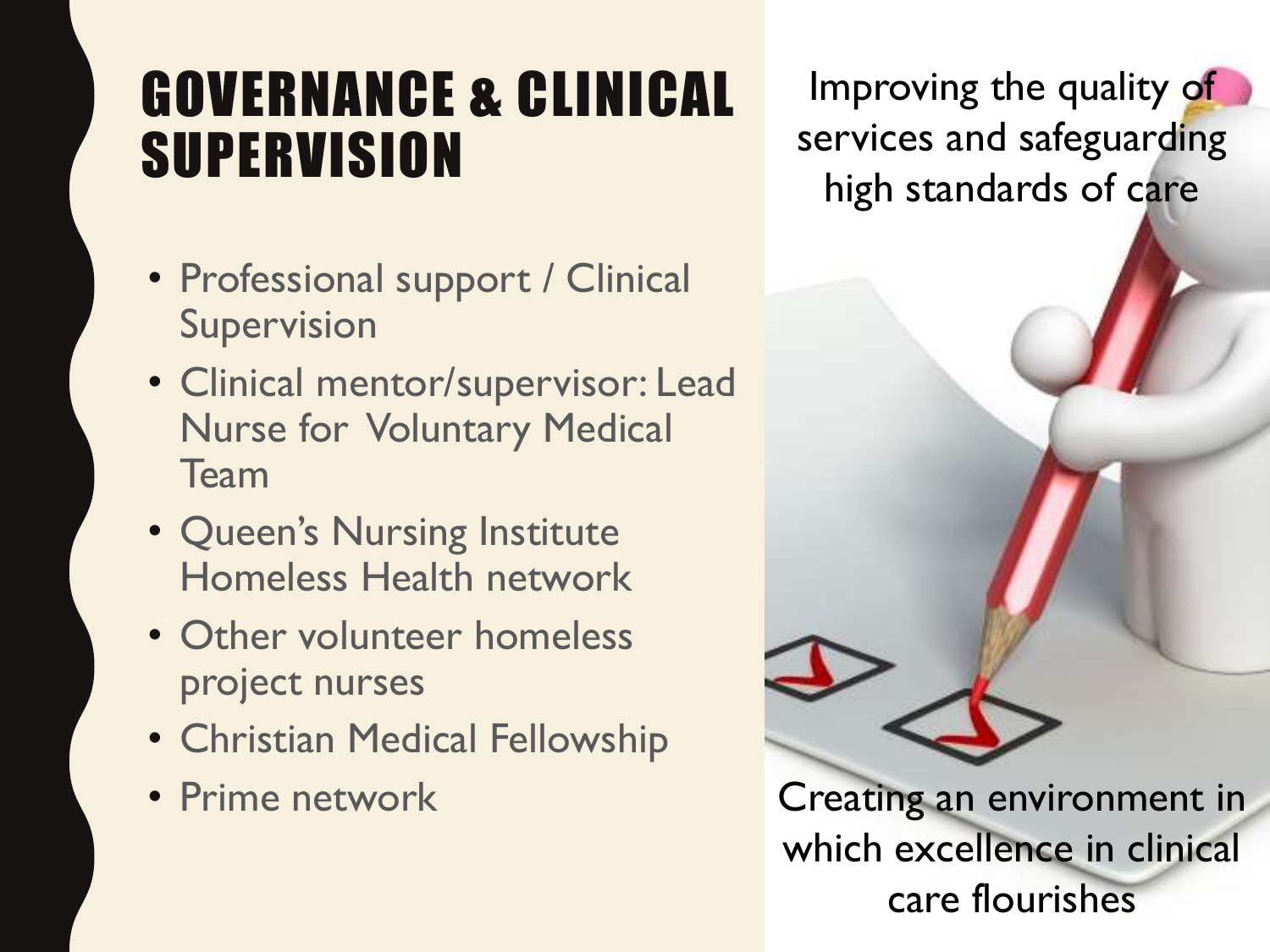# SIGNPOSTING

- A+E
- $\cdot$  |||
- The Homeless Health Xchange
- Needle Exchange services
- Walk-in centres
- Pharmacist (for pharmacy only products)
- Sexual health clinics
- Chiropody services
- Dentistry

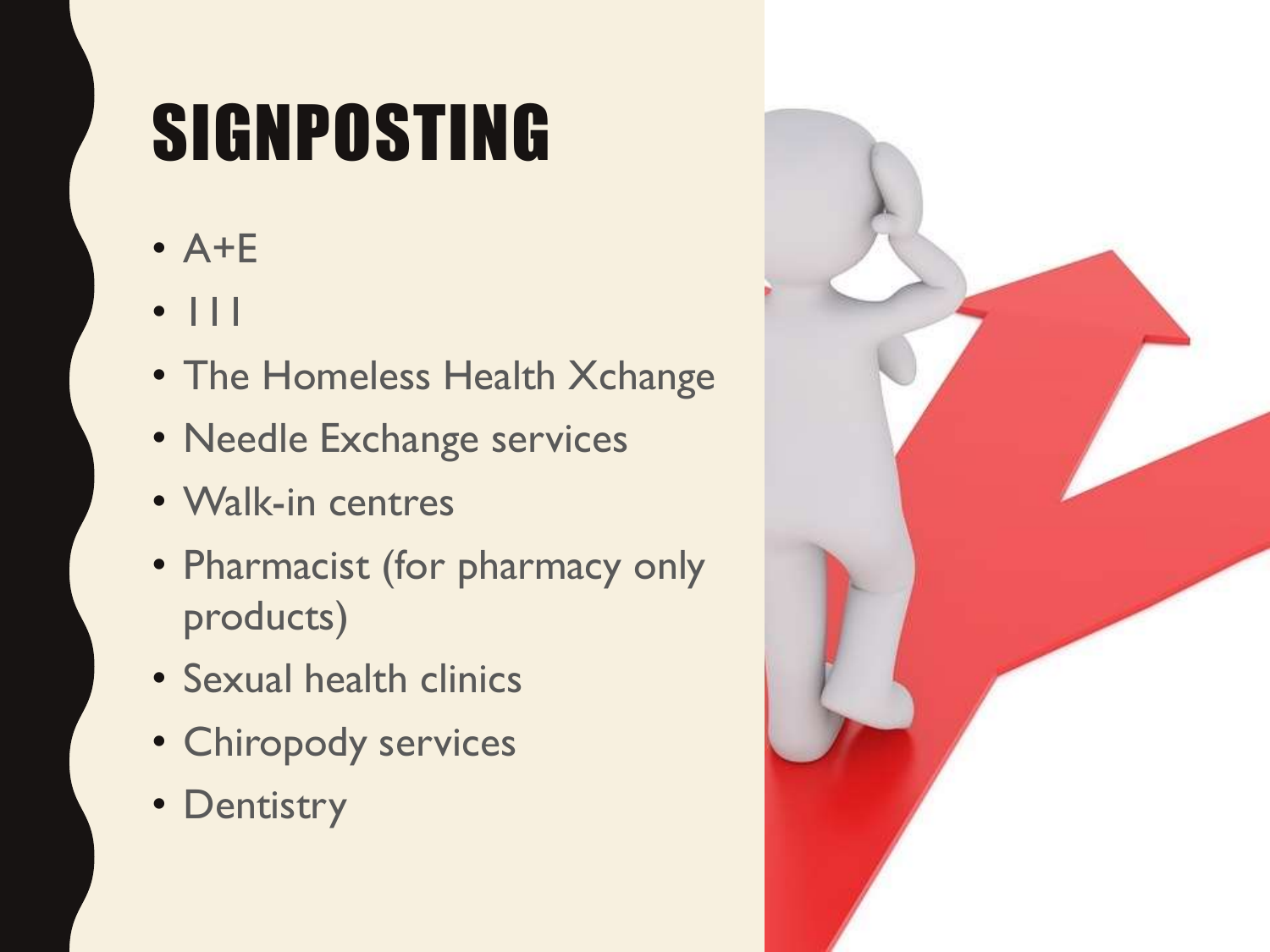# ONE YEAR ON …



### 47 clients <sup>202</sup> consultations

Over 85% of consultations include

?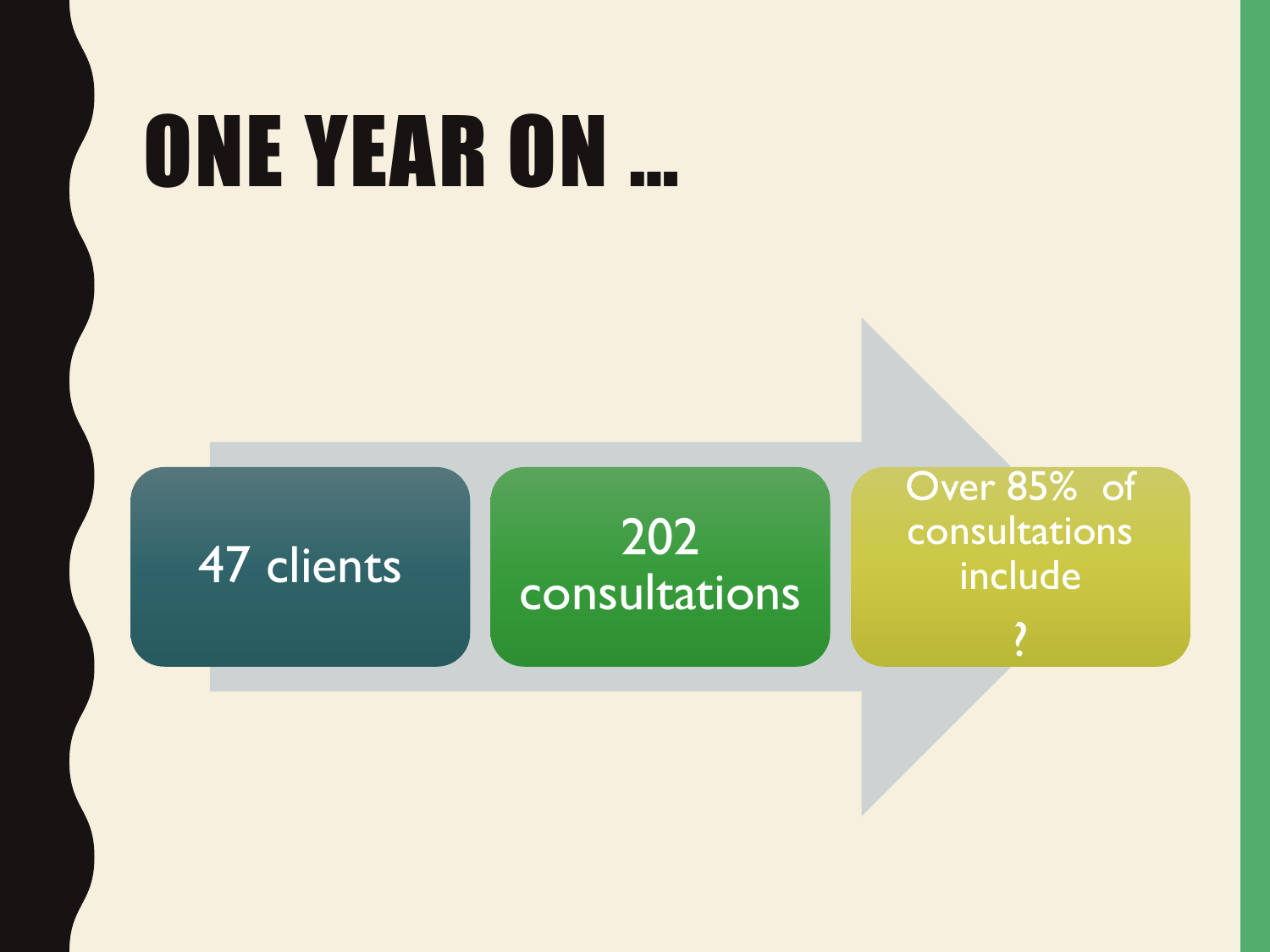### foot bath, foot massage and new socks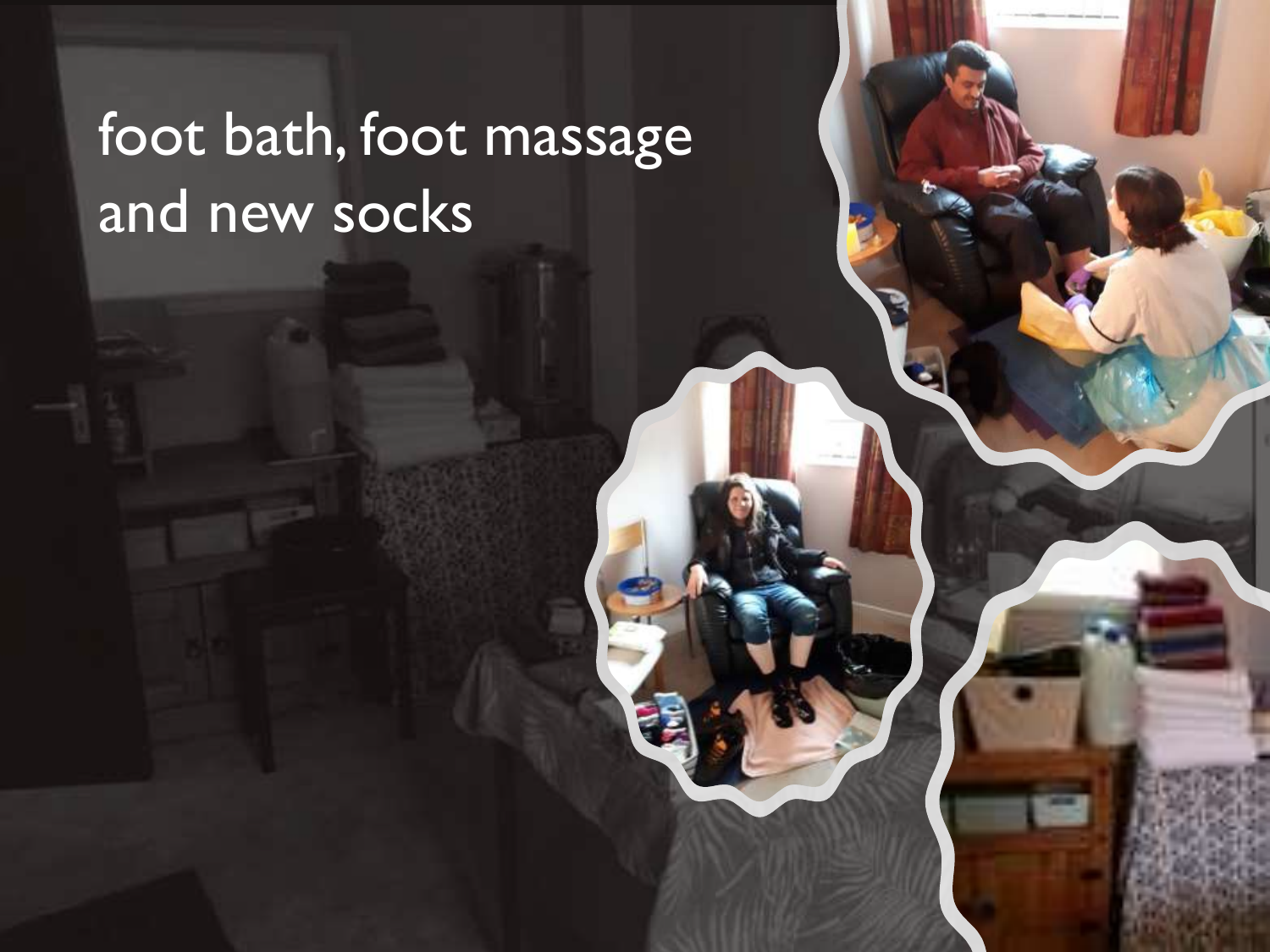### FOOTWASHING …

- Much appreciated and needed
- Takes 15 minutes per person
- Allows time to talk unhurried
- Relaxation, music, candles
- Offers dignity, comfort, respect and human touch

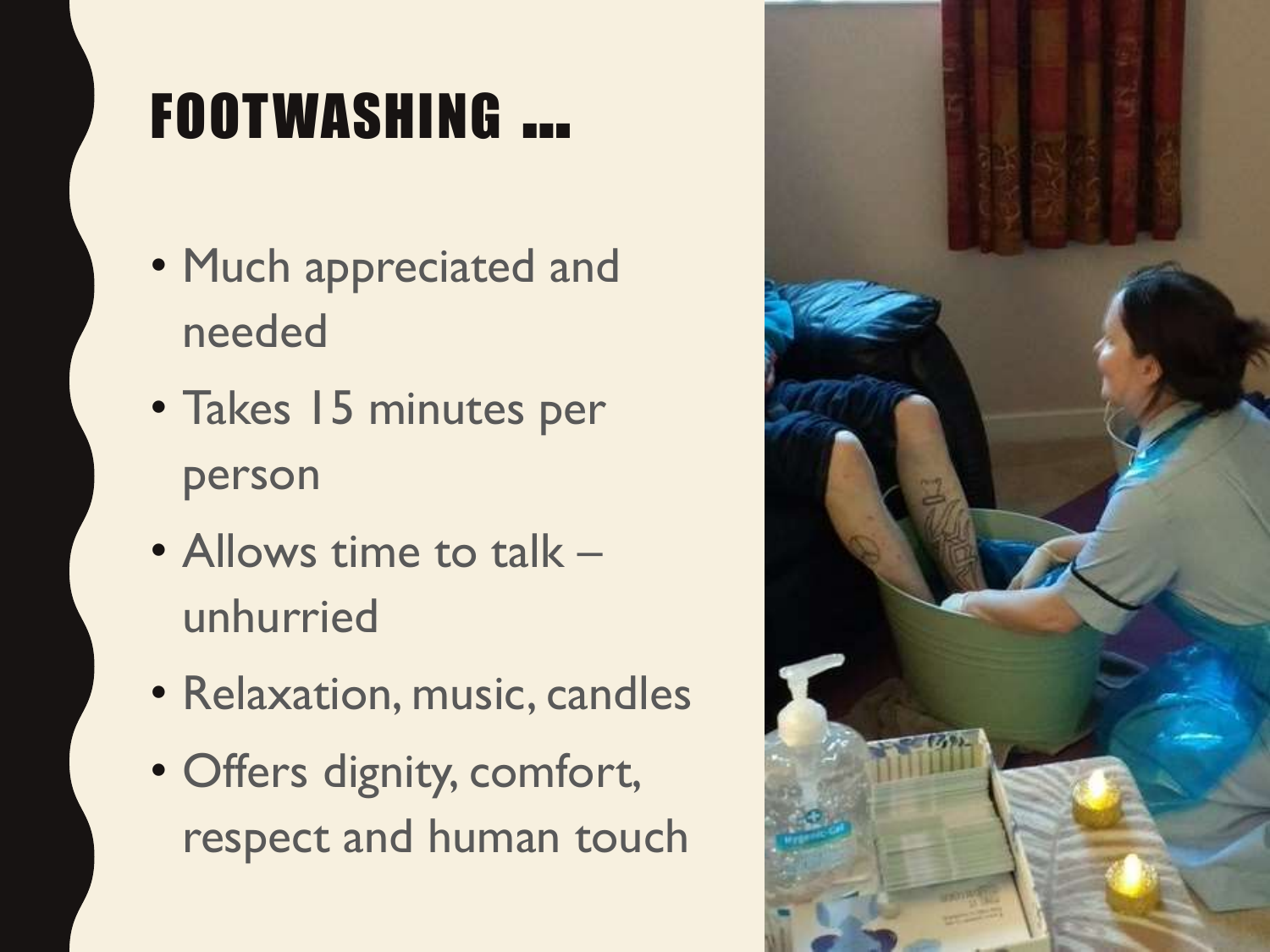

"It's heaven this is"

"I woke up today and remembered it was my footbath day!"

"I love coming here – can't you open on other nights too?"

'me nan used to do this for me when I was a nipper"

[This Photo](http://commons.wikimedia.org/wiki/file:speech_bubble.svg) [by Unknown Author is licensed under CC](https://creativecommons.org/licenses/by-sa/3.0/) BY-SA